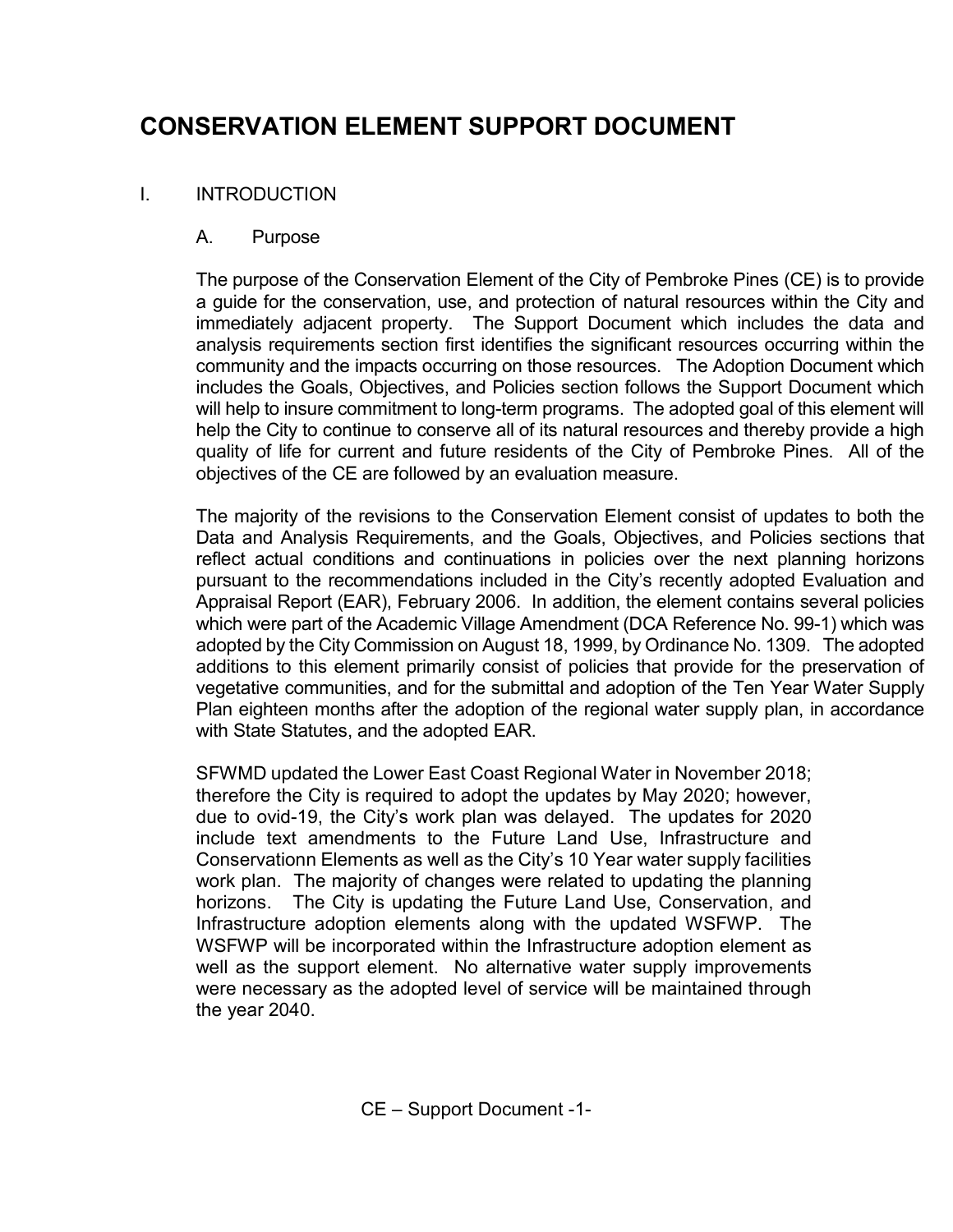The City is proposing to modify Objective IV and add policies 4.24 through 4.26 providing for the preservation and protection of the city's Bald Eagle active Bald Eagle nest. Tables CE-1 and 2 have also been updated.

On December 5<sup>th</sup>, 2017, the Broward County Commission passed Resolution No. 2017-558, designating the Buzzard's Roost Archeological Site as a historic resource. The site is identified on the City's Archeological map of the Conservation Element (CE-2) as BD92. As a result of this designation, the City is proposing to amend Policy 4.17 as follows: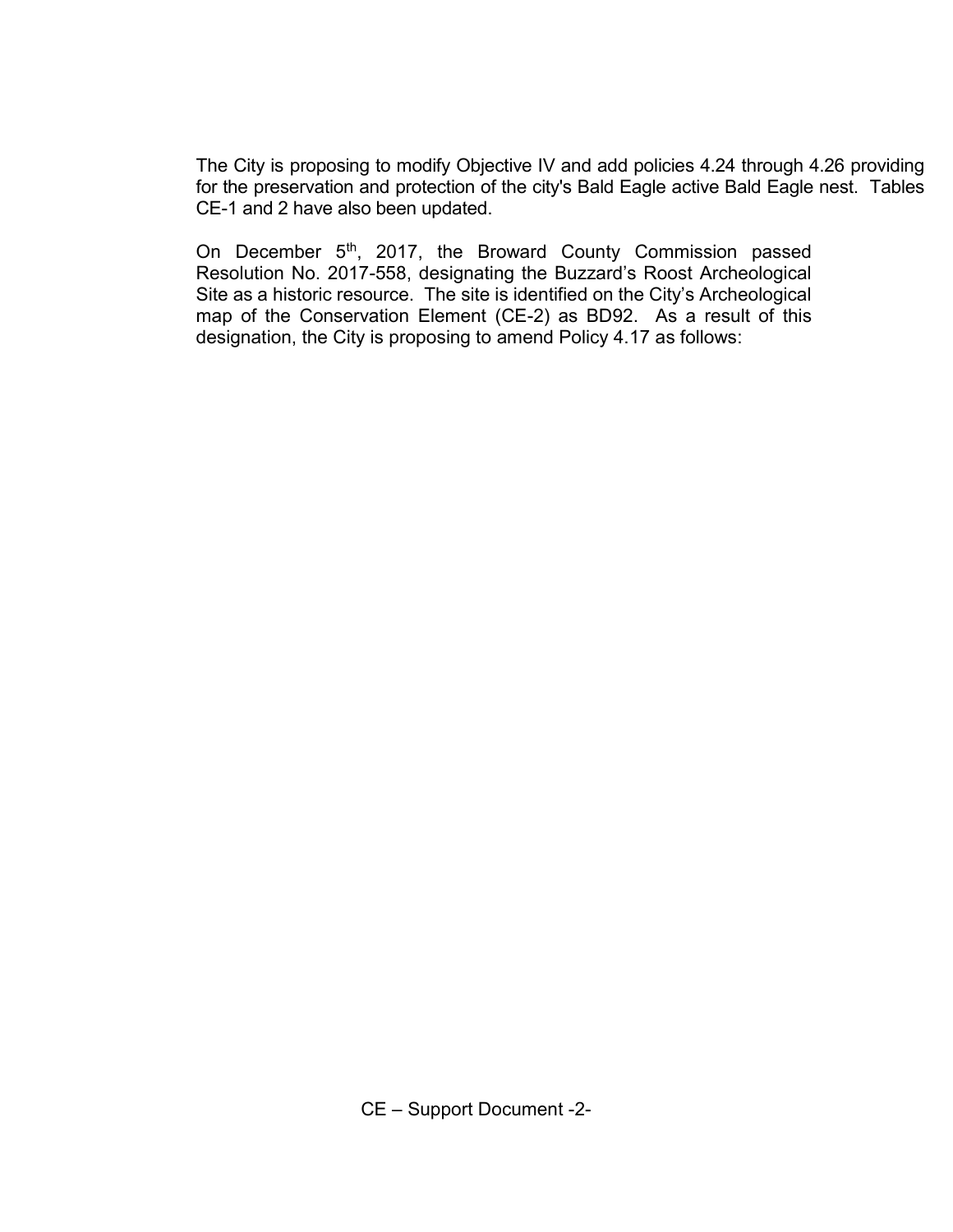Policy 4.17 - New archeological sites obtained from the Florida Master Site File Inventory were added to the City's natural resources map series (Map No. CE-2, CE – Appendix – Maps – Page 1) and will be updated on an as needed basis. The City hereby designates the Buzzards Roost Archeological site a historic resource which has a Florida Master Site File Number 8BD92, consistent with the Broward County designation pursuant to Resolution No. 2017-558, adopted December 5, 2017.

The above language has been reviewed with no objection by the county's Historic Preservation Officer, Rick Ferrer. In addition, the county does not require the City to take any action on Map No. CE-2.

Planning Horizons – The CE planning horizons are 2020 and 2030.

 Service Area – The CE service area consists of the entire City of Pembroke Pines.

## B. Physiography

 The City of Pembroke Pines is situated in the southwestern portion of Broward County, which is the second largest county based upon population within the State of Florida. The County consists of approximately 1,200 square miles; however, only the eastern third (414 square miles) is considered within the planning or development area. Of these 414 square miles, the City of Pembroke Pines consists of approximately 34 square miles or approximately 9% of the entire County. The western part of the County (where Pembroke Pines is situated) is nearly level, generally a treeless plain that appears to be flat. The soils are organic and situated over a limestone base. In many places the soils are shallow; however, there are pockets of muck occurring throughout the western reaches of Pembroke Pines.

Prior to the diking of the Everglades, this area contained standing water for months at a time. However, since the draining of this area, the soils are fairly well drained organic soils subject to oxidation and subsidence. Occasionally, wild fires occur which burn off more of the organic soil, thereby decreasing the thickness of the material. Since the draining of this area, there has also been an invasion of exotic trees such as Melaleuca, Australian Pine and Brazilian Pepper in the western reaches of the City. CE Policy 4.13 provides for the City to reduce the spread of these exotic plants through the year 2015. Policy 4.19 is adopted to further efforts to reduce invasive exotic species and maximize native plants in the City. Agriculture is very limited in the western part of Pembroke Pines and typically is accessory to principal residential uses. Cattle ranching activities that existed in the eastern and western portions of the City have ceased completely in the eastern portion and have been significantly limited in the western portion.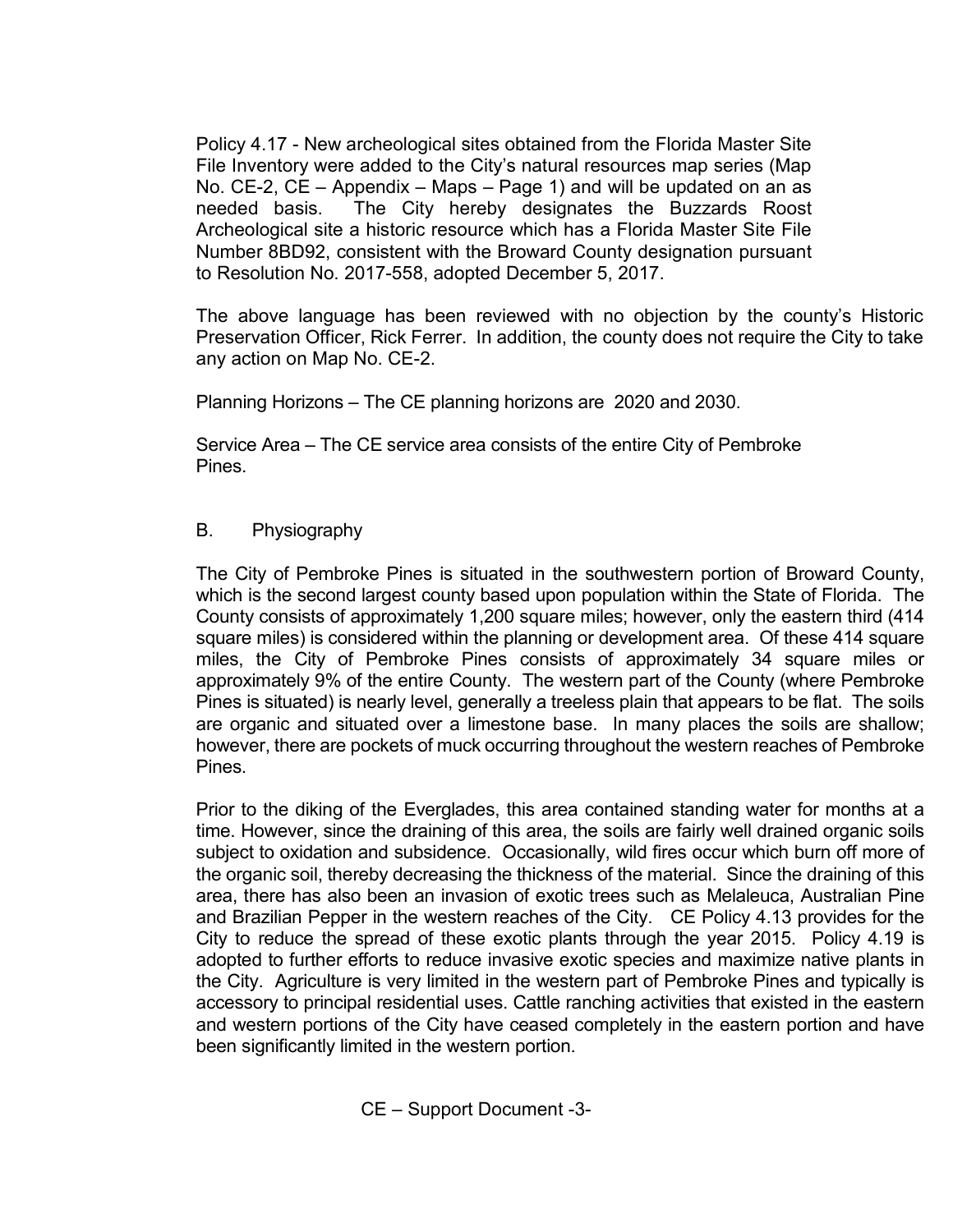## II. DATA AND ANALYSIS REQUIREMENTS

## A. Water Resources

1. Surface Water

 The Pembroke Pines area is generally drained by the Snake Creek Canal (C-9) which is located on the southern boundary of Broward County. This canal also serves the northern part of Dade County and the City of Miramar. A series of lateral canals connect another portion of Pembroke Pines to the South New River Canal which runs parallel with Griffin Road. Existing drainage in the urbanized City is adequate. As development continues in the western reaches of the City, each development will be required to meet drainage improvement requirements in accordance with the standards of the South Broward Drainage District, Central Broward Water Control District, South Florida Water Management District, Broward County Water Management Division, and the City of Pembroke Pines. Approximately 20% of the land must be provided as water bodies to maintain an adequate drainage system to insure the hydraulic integrity of the entire basin. Retaining a high percentage of property for water bodies will continue to be an essential component of the site plan review process as it allows for greater creativity in the layout of new developments. Water bodies in excess of 20% of the land area are also encouraged to further enhance planning and design opportunities.

As noted earlier, Pembroke Pines lies within the jurisdiction of the South Florida Water Management District (as does most of South Florida). The District is responsible for water conservation, flood control and drainage requirements for all developments within its jurisdiction. Additionally, the Broward County Water Management Division reviews plats as they are processed through Broward County to insure that drainage systems meet the immediate guidelines and requirements of the countywide concern. This will insure that during wet periods there will be adequate drainage so as not to over burden the master drainage system for the county and still protect public and private property.

 CE Policies 2.6, 4.8, 4.11, 4.12, 4.13, 4.15, 4.16 and 4.17, and FLU Policies 3.5 and 3.6, provide strategies for the City to protect and maintain wetlands, natural reservations, and surface water quality, and in so doing, maintain the integrity of the master drainage system. CE Policies 2.6, 4.8, 4.11, 4.12, 4.13, 4.15, and 4.16 were adopted pursuant to the Academic Village Amendment (DCA Reference No. 99-1) which was adopted by the City Commission on August 18, 1999, by Ordinance No. 1309. The primary purpose of the adopted policies and updated objectives associated with the Academic Village Amendment is to maintain and protect natural reservations and wetlands, and to link them with other recreational and transportation facilities such as parks and bikeways for their efficient use.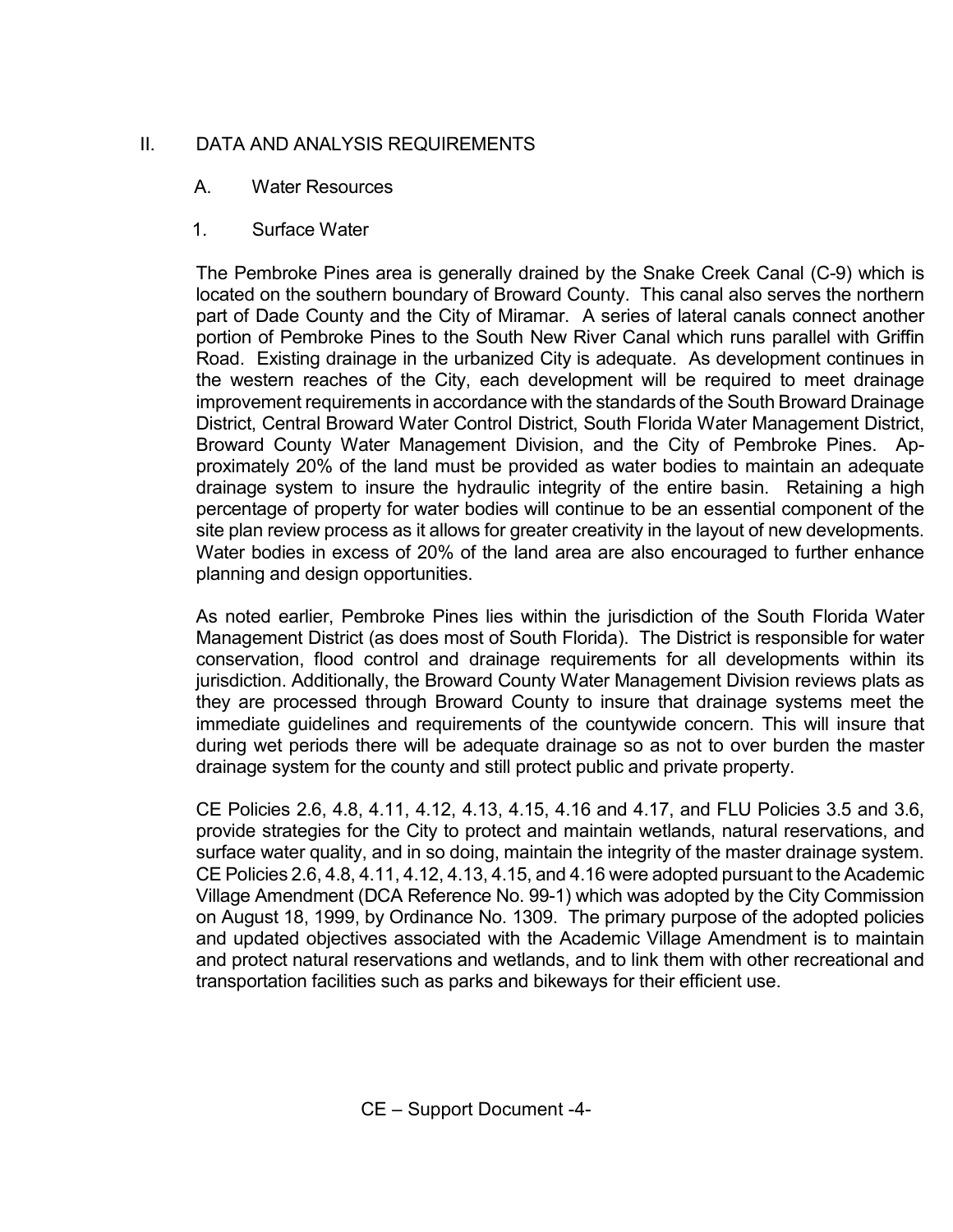CE Policies 2.6, 4.8, 4.11, 4.13, and 4.15 reflect actual conditions by recognizing other governmental agencies with primary roles in the protection and maintenance of surface water resources. CE Policy 4.17 was revised to provide for updates to the City's natural resources map series on an as needed basis pursuant to the recommendation of the EAR adopted February 2006, and in accordance with the Broward County map series prepared for the Broward County Department of Urban Planning and Redevelopment (FKA Broward County Department of Planning and Environmental Protection, and Broward County Department of Natural Resource Protection). Map No. FLU-5 - City of Pembroke Pines Natural Resources identifies lakes, water bodies, surface waters, and soils pursuant to FLU Policies 3.4 and 11.9, and CE Policy 4.15 (see FLU - Appendix - Maps - 6).

### 2. Flood Plains

The Federal Flood Insurance Administration map for Pembroke Pines, which is prepared pursuant to the National Flood Insurance Program, identifies areas within the City that are subject to flooding for both the 100-year and 500-year periods. The 100-year flood zone area is generally everything west of University Drive, while the 500-year zone is the balance of the City east of University Drive. Pembroke Pines, through the Environmental Services Division, participates in the National Flood Insurance Program of the Federal Emergency Management Agency. It is required that all new development meet the guidelines of the National Flood Insurance Program to insure the protection of the residents of the development as well as their property from potentially hazardous flooding conditions. In addition, the Pembroke Pines Emergency Preparedness Plan, which is administered by the Pembroke Pines Fire Department, establishes a procedure for evacuation and rescue in the event of an emergency such as a hurricane. Infrastructure Element (IE) Policy 5.3 addresses the criteria that continue to be used by the various governmental agencies to protect property from potentially hazardous flooding conditions. CE Policy 2.14 and FLU Policies 13.1 and 13.3 provide for the City to continue to implement land development regulations to protect property from flood damage.

### 3. Ground Water

 The sub-surface strata can be grouped into three general categories: (1) The Biscayne Aquifer, (2) The Floridian Aquiclude, and (3) The Floridian Aquifer. The Biscayne Aquifer is the unit closest to the surface and is composed primarily of Palmico Sands, Miami Oolite, Anastasia Formation and Fort Thompson Formation. The Floridian Aquiclude primarily consists of impermeable strata which prohibit the intermingling of water between the Biscayne Aquifer and the Floridian Aquifer which is beneath the aquiclude. The upper zone of the Floridian Aquifer extends about 900 ft. to 1,900 ft. below sea level and consists of a series of limestone strata including Tampa (Miocene), Suwanne (Oligocene), Ocala (Eocene), Avon Park and Lake City Limestones. The lower zone of the Floridian Aquifer extends for 1,900 ft. to what is known as the "Boulder Zone."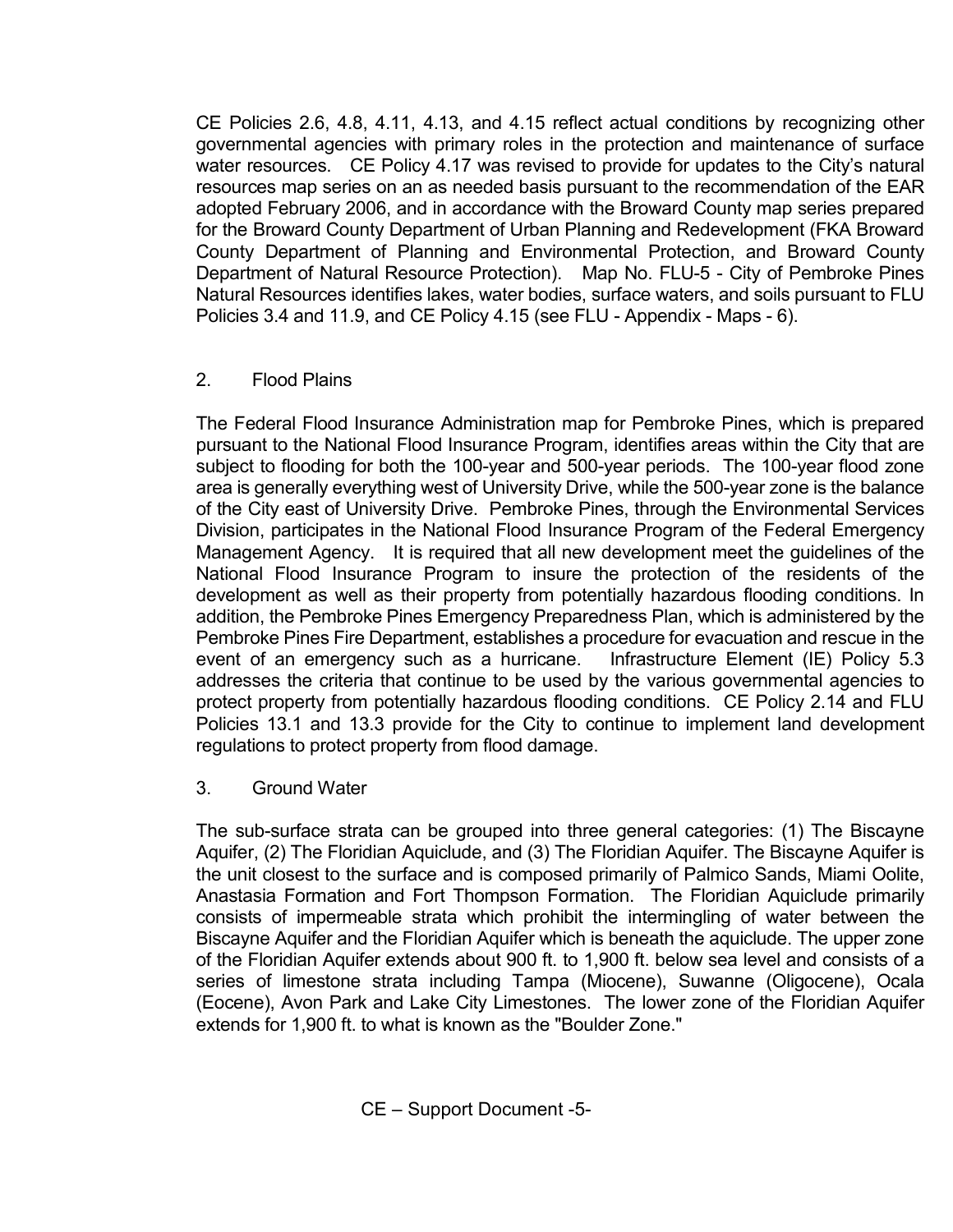The Biscayne Aquifer is one of the most productive water producing aquifers in the world. It has been designated the only reliable source of drinking water for all of Broward County. In addition, since 1979, it has been designated as the sole source of drinking water by the U.S. Environmental Protection Agency. Despite its high productivity and continuous ability to supply water for drinking, growth in the water use areas has placed the aquifer under stress in recent years. The aquifers are highly permeable, and recharge depends on local rainfall and water released from Lake Okeechobee through the network of canals. When water demands are increased, so is the threat of saltwater intrusion from the Atlantic Ocean during drought conditions.

During the EAR sufficiency review conducted by the South Florida Regional Planning Council (SFRPC) in 1995, a recommendation was made to add a discussion and data regarding the effects of saltwater intrusion on groundwater resources, wellfield capacities, and levels of service. In addition, the SFRPC indicated the EAR did not contain an assessment and evaluation of whether the wellfield protection ordinance adequately provides and maintains the level of service standards, or the status of water quality in the City's wellfields. IE Policy 10.5 and CE Policy 2.13 have been updated to address the SFRPC's recommendations by providing for the data to be included with the Ten Year Water Supply Plan as recommended by the 2006 adopted EAR). This assessment is included in the adopted Ten Year Water Supply Work Plan.

CE Policy 2.12 was updated and provides for all of the objectives and policies that call for the coordination among the various governmental agencies in the provision of water quality protection and aquifer recharge to be incorporated in the City's Intergovernmental Coordination Element during the amendment cycle following the update. Table ICE-4 of the adopted Intergovernmental Coordination Element will also be updated pursuant to CE Policy 2.12.

In order to combat contamination by toxic substances and saltwater intrusion, Broward County prepared a study of Water Supply and the Selection of Future Wellfield Sites in Broward County in 1986. The study recommended moving wellfields away from coastal areas, which are in danger of saltwater intrusion, to centralized wellfields in the north and south portions of the county. The County has since developed a south regional wellfield at Brian Piccolo Park; however, there are no well sites planned within the corporate limits of the City of Pembroke Pines. As stated above, the City will continue to play a coordinating role in the protection and conservation of groundwater resources. CE Policies 2.7, 2.9, 2.10 and 2.11, FLU Policies 10.1, 10.2, 10.3 and 10.4, and IE Policies 2.11 through 2.12 were adopted pursuant to the recommendations of the 1995 EAR as strategies to further protect and utilize the quantity and quality of water resources within the community. CE Policy 2.8 and IE Policy 2.10 have been revised to reflect the completion of the inventory of septic tank locations within the city. In addition, Policies 2.15 and 2.16 were adopted pursuant to State Statutes and as recommended by the adopted EAR to further the city's efforts to increase the coordination between land use and future water supply planning, and to protect and preserve the Biscayne Aquifer.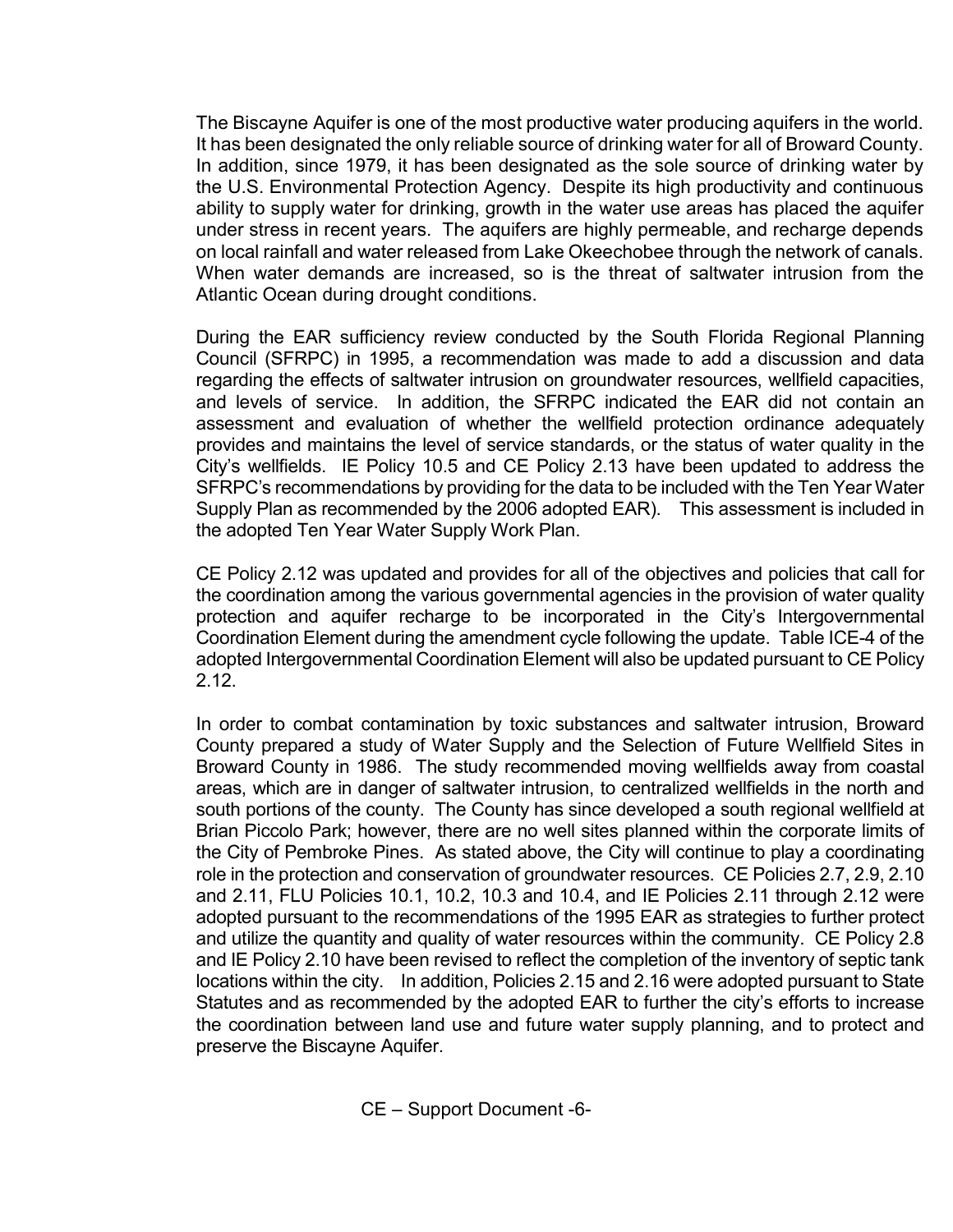#### B. Flora and Fauna

 As noted earlier, the City of Pembroke Pines has extremely flat topography with very little native flora occurring within the community. Where existing small cypress stands or native plants are occurring, every effort continues to be made to preserve these areas. Also, if cypress were involved, the SFWMD, the Florida of Department of Environmental Protection, and the United States Army Corps of Engineers would have review responsibilities for this type of plant community. As part of site design, native plants are encouraged to the greatest extent possible to help develop a canopy as the City matures.

The following provides a generalized list of the endangered species of plants and animals (flora and fauna) in the county. . Policies 4.19, 4.20, 4.21 and 4.22 further the City's efforts to preserve native vegetation areas, restore and protect the ecological values and functions of the Everglades Ecosystem, and conserve water. In 2007, the City's first active Bald Eagle nest was identified and Proposed Policies 4.24 through 4.26 have been added to protect and preserve the nest as well as a provide the foundation for the adoption of an eagle sanctuary protection ordinance.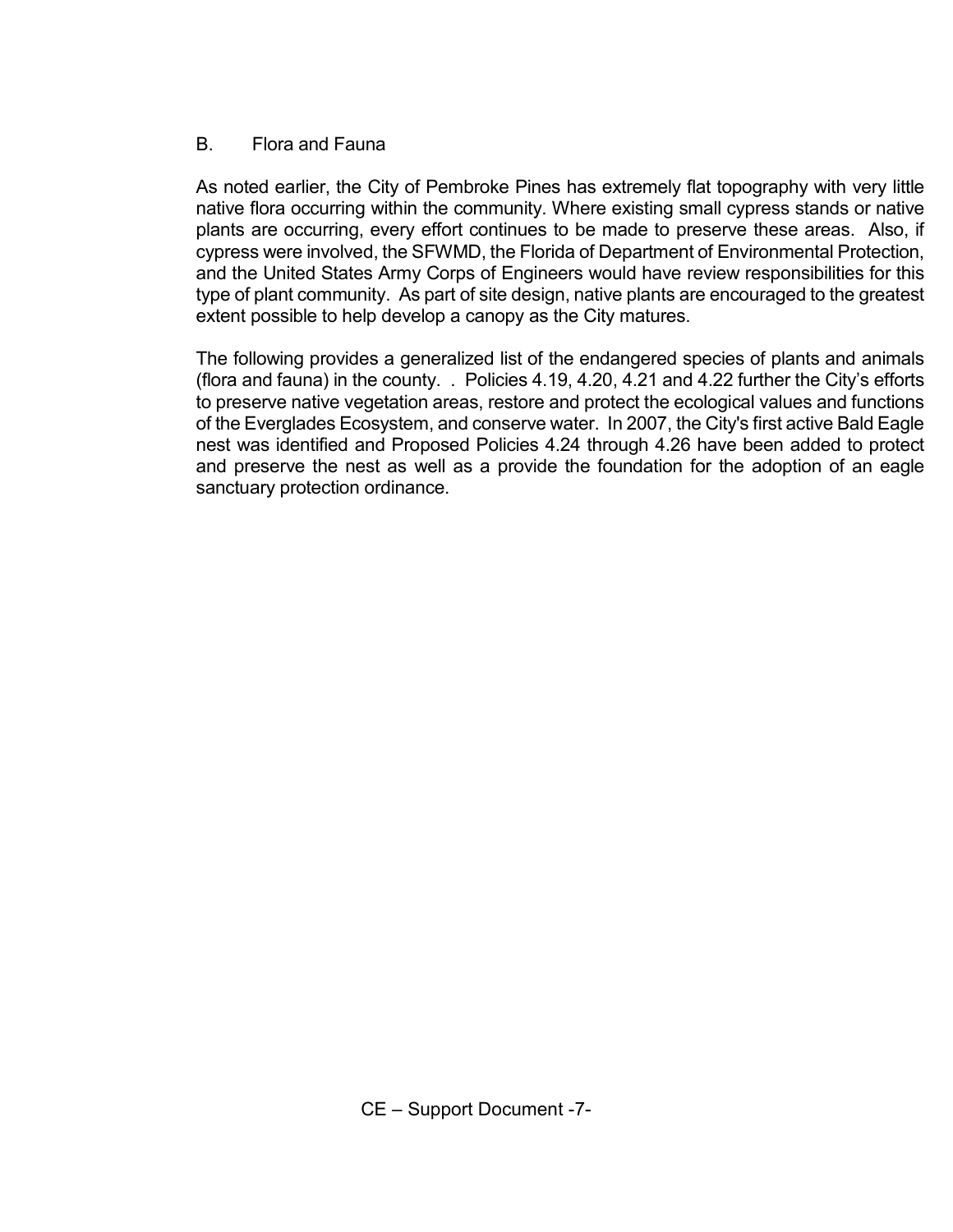#### Table CE-1 Endangered and Threatened Plants and Animals City of Pembroke Pines 2005

| Scientific                     | Common                  |            |                 | <b>Designated Status</b> |
|--------------------------------|-------------------------|------------|-----------------|--------------------------|
| <b>Name</b>                    | Name                    | FGFWFC FDA |                 | <b>USFWS</b>             |
| <b>Plants</b>                  |                         |            |                 |                          |
| Acrosichum aureum              | Gold leather fern       |            | ${\bf E}$       |                          |
| Acrostichum danaeifolium       | Giant leather fern      |            | $\mathbf T$     |                          |
| Anemia adiantifolia            | Pine fern               |            | $\mathbf T$     |                          |
| Asclepias curtissii            | Curtiss' milkweed       |            | T               |                          |
| Asplenium abscissum            | Spleenwort (unnamed)    |            | $\mathbf T$     |                          |
| Asplenium serratum             | Bird's nest spleenwort; |            | E               |                          |
|                                | wild birdnest fern      |            |                 |                          |
| Asplenium trichomanes-dentatum | Spleenwort (unnamed)    |            | T               |                          |
| Bletia purpurea                | Pine pink               |            | T               |                          |
| Campyloneurum phyllitidus      | Strap fern (unnamed)    |            | $\mathbf T$     |                          |
| Catopsis floribunda            | Air plant (unnamed)     |            | E               |                          |
| Chrysophyllum olivaeforme      | Satinleaf               |            | E               |                          |
| Coccothrinax argentata         | Silver palm             |            | $\mathbf C$     |                          |
| Cocos nucifera                 | Coconut palm            |            | $\mathbf T$     |                          |
| Ctenitis sloanei               | Comb fern (unnamed)     |            | T               |                          |
| Ctenitis submarginalis         | Comb fern (unnamed)     |            | T               |                          |
| Encyclia cochleata             | Shell orchid;           |            | T               |                          |
|                                | clamshell orchid        |            |                 |                          |
| Encyclia tampensis             | Butterfly orchid        |            | T               |                          |
| Epidendrum difforme            | Unbelled epidendrum     |            | T               |                          |
| Epidendrum nocturnum           | Night-scent orchid;     |            | T               |                          |
|                                | night-smelling          |            |                 |                          |
|                                | epidendrum              |            |                 |                          |
| Epidendrum rigidum             | Rigid epidendrum        |            | T               |                          |
| Ernodia littoralis             | Beach creeper           |            | T               |                          |
| Eulophia alta                  | Wild coco; ground       |            | T               |                          |
|                                | coco                    |            |                 |                          |
| Habenaria odontopetala         | Rein orchid (unnamed)   |            | T               |                          |
| Monotropa brittonii            | Scrub Indian pipes;     |            | UR <sub>2</sub> |                          |
|                                | Britton's pinesap       |            |                 |                          |
| Myrcianthes fragrans           | Simpson's stopper;      |            | UR <sub>2</sub> |                          |
| var. simpsonii                 | twinberry               |            |                 |                          |
| Nephrolepis biserrata          | Boston fern (unnamed)   |            | T               |                          |
| Okenia hyopgaea                | Burrowing four-o'clock  |            | E               |                          |
| Ophioglossum palamatum         | Hand adder's tongue     | E          |                 | UR <sub>2</sub>          |

CE – Support Document -8-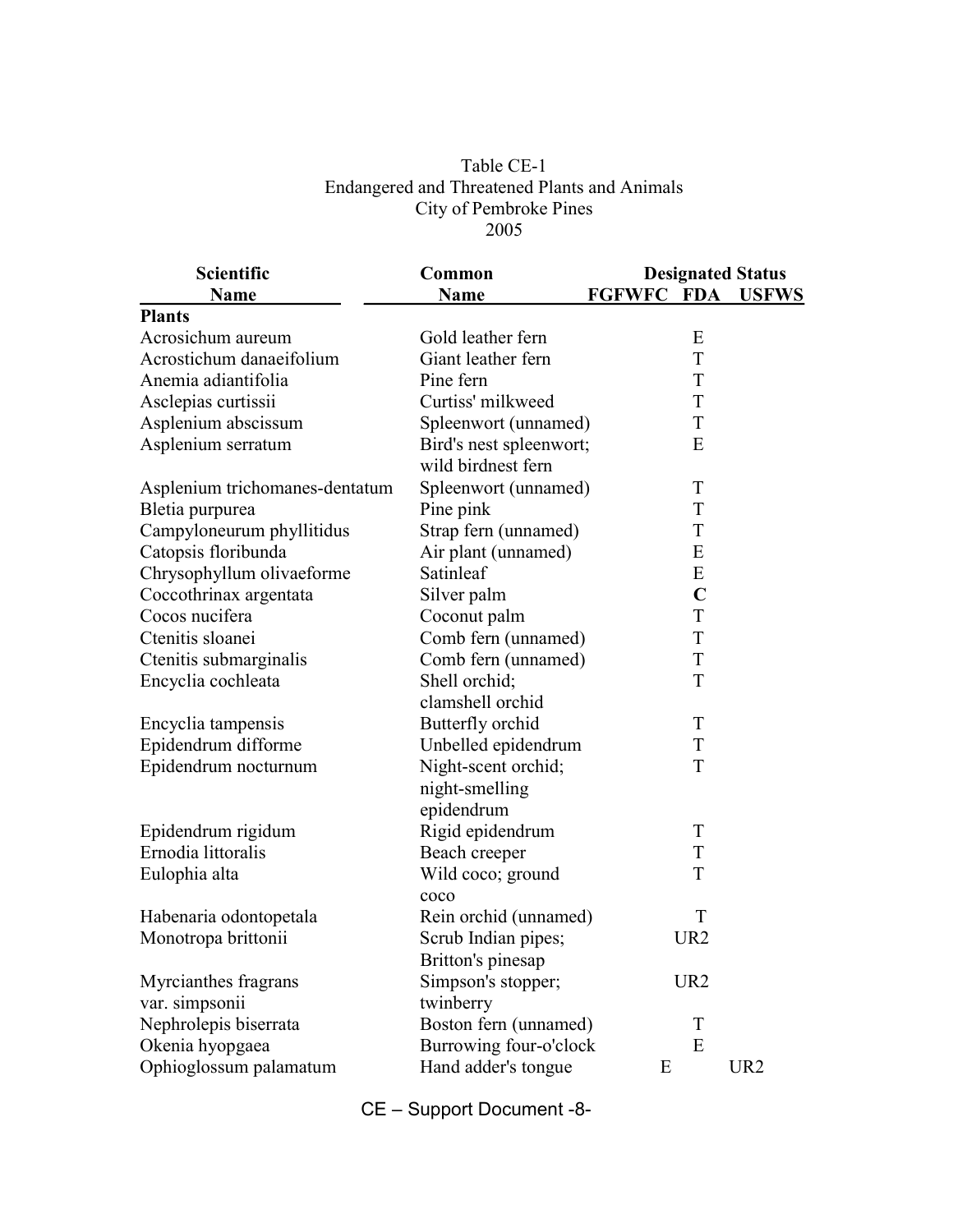|                         | fern                         |   |                 |     |
|-------------------------|------------------------------|---|-----------------|-----|
| Osmunda regalis         | Royal fern                   |   | $\mathcal{C}$   |     |
| Peperomia floridana     | Everglades peperomia         | E | UR <sub>2</sub> |     |
| Phlebodium aureum       | Golden polypody              |   | T               |     |
| Pleopeltis revoluta     | Star-scale fern              | T |                 |     |
| Polypodium ptilodon     | Polypody fern (unnamed)      |   | $\mathbf T$     |     |
| Psilotum nudum          | Whisk fern; fork fern        |   | T               |     |
| Pteris longifolia       | Ladder brake fern            | T |                 |     |
| Pteris tripartita       | Giant brake fern             |   | T               |     |
| Pteris vittata          | Brake fern (unnamed)         | T |                 |     |
| Remirea maritima        | Beach star                   |   | E               |     |
| Sabal etonia            | Scrub palmetto               |   | T               |     |
| Scaevola plumieri       | Inkberry                     |   | T               |     |
| Selaginella arenicola   | Sand spikemoss               |   | T               |     |
| Suriana maritima        | Bay cedar                    |   | E               |     |
| Tectaria heracleifolia  | Halberd fern (unnamed)       |   | T               |     |
| Tectaria incisa         | Halberd fern (unnamed)       |   | T               |     |
| Thelypteris dentata     | Downy shield fern            |   | T               |     |
| Thelypteris interrupta  | Aspidium fern (unnamed)      |   | T               |     |
| Thelypteria kunthii     | Aspidium fern (unnamed)      |   | T               |     |
| Thelypteris ovata       | Aspidium fern (unnamed)      |   | $\rm T$         |     |
| Thelypteris palustris   | Marsh fern                   |   | T               |     |
| Thelypteris reptans     | Creeping fern                |   | T               |     |
| Tillandsia balbisiana   | Wild pine; air plant         |   | T               |     |
|                         | (unnamed)                    |   |                 |     |
| Tillandsia circinata    | Wild pine; air plant         |   | $\mathbf T$     |     |
|                         | (unnamed)                    |   |                 |     |
| Tillandsia fasciculata  | Common wild pine             |   | $\mathcal{C}$   |     |
| Tillandsia flexuosa     | Twisted air plant            |   | T               |     |
| Tillandsia paucifolia   | Wild pine; air plant         |   | T               |     |
|                         | (unnamed)                    |   |                 |     |
| Tillandsia polystachia  | Wild pine; air plant         |   | T               |     |
|                         | (unnamed)                    |   |                 |     |
| Tillandsia setacea      | Wild pine; air plant         |   | T               |     |
|                         | (unnamed)                    |   |                 |     |
| Tillandsia utriculata   | Giant wild pine;             |   | $\mathcal{C}$   |     |
|                         | giant air plant              |   |                 |     |
| Tillandsia valenzuelana | Wild pine; air plant         |   | T               |     |
|                         | (unnamed)                    |   |                 |     |
| Trismeria trifoliata    | Bracken fern (unnamed)       |   | T               |     |
| Vittaria lineata        | Shoestring fern              |   | T               |     |
| Zamia integrifolia      | Florida arrowroot            |   | $\mathcal{C}$   | UR5 |
|                         |                              |   |                 |     |
| <b>Animals</b>          |                              |   |                 |     |
| Chenille mydas mydas    | <b>Atlantic Green Turtle</b> | E | E               |     |
|                         |                              |   |                 |     |

CE – Support Document -9-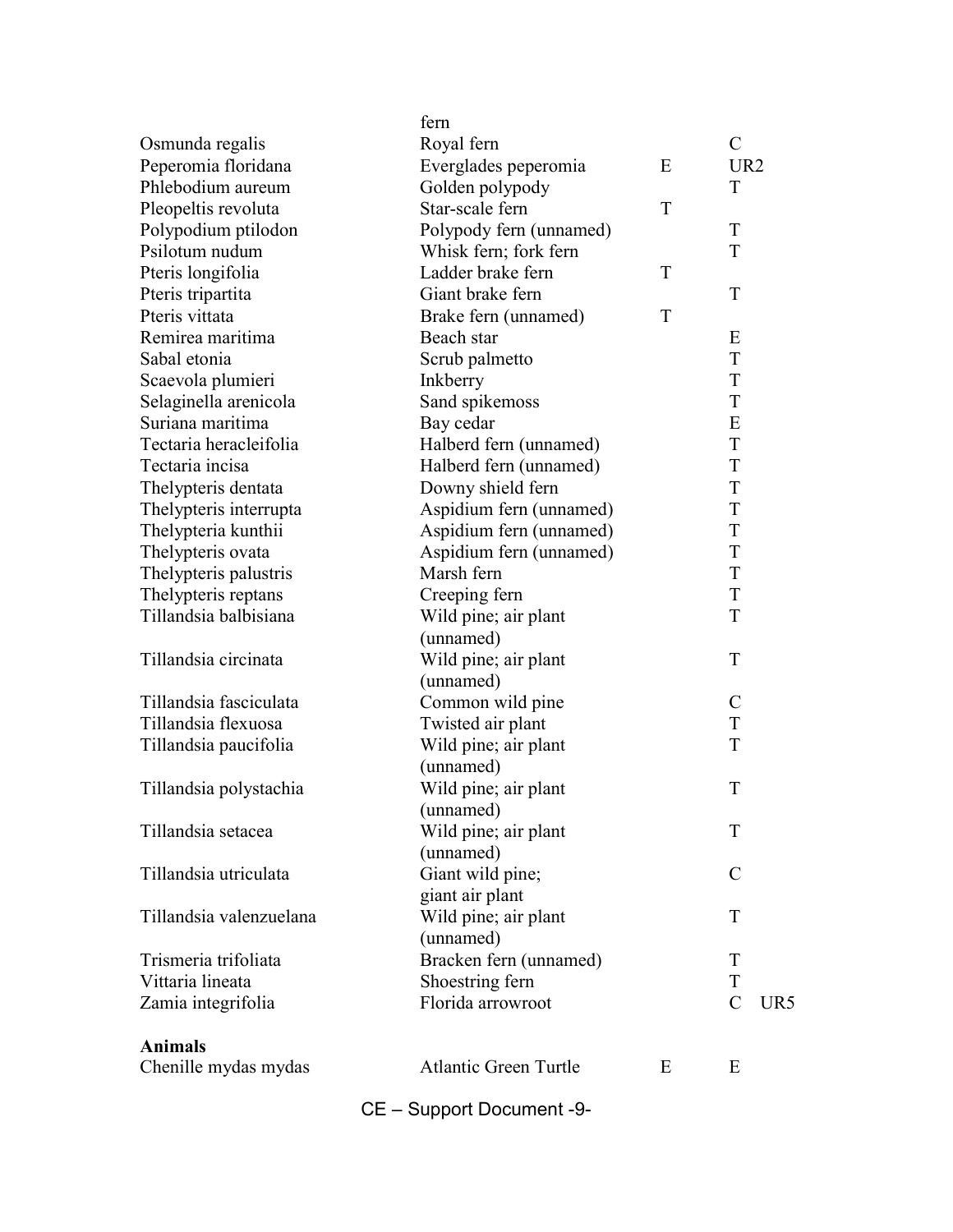| Eretmochelys imbricata<br>imbricata | Atlantic Hawksbill<br>Turtle  | E          | E               |
|-------------------------------------|-------------------------------|------------|-----------------|
| Caretta caretta caretta             | Atlantic Loggerhead<br>Turtle | T          | T               |
| Dermochelys coriacea                | Leatherback Turtle            | E          | E               |
| Gopherus polyphemus                 | Gopher Tortoise               | <b>SSC</b> | UR <sub>2</sub> |
| Alligator mississippiensis          | American alligator            | <b>SSC</b> | T(S/A)          |
| Trichechus manatus                  | <b>West Indian Manatee</b>    | E          | T               |
| latirostris                         |                               |            |                 |
| Rana areolata                       | Florida gopher frog           | <b>SSC</b> | UR <sub>2</sub> |
| Crocodylus acutus                   | American crocodile            | E          | E               |
| Drymarchon corais couperi           | Eastern Indigo snake          | T          | T               |
| Tantilla oolitica                   | Miami Black-headed snake      | T          | UR <sub>2</sub> |
| Falco peregrinus                    | Peregrine Falcon              | E          | E               |
| Pelecania occidentalis              | Eastern Brown Pelican         | T          | E               |
| carolinensis                        |                               |            |                 |
| Pandion halieotus                   | Osprey                        | <b>SSC</b> |                 |
| Falco sparverius paulus             | Southeastern American         |            |                 |
|                                     | kestrel                       | T          | UR <sub>2</sub> |
| Haenatopus palliatus                | American oyster catcher       | <b>SSC</b> |                 |
| Sterna antillarum                   | Least tern                    | T          |                 |
| Aphelocoma coerulescens             | Florida Scrub jay             | T          | UR <sub>2</sub> |
| coerulescens                        |                               |            |                 |

Plant list was updated by the Broward County Parks and Recreation Division in 1988.

Animal list was updated by the Broward County Cooperative Extension.

| FWC -           | Florida Fish and Wildlife Conservation Commission                                                                                                                                                                               |
|-----------------|---------------------------------------------------------------------------------------------------------------------------------------------------------------------------------------------------------------------------------|
| FDA -           | Florida Department of Agriculture                                                                                                                                                                                               |
| USFWS -         | U.S. Fish and Wildlife Service                                                                                                                                                                                                  |
| $\mathsf{C}$    | Commercially exploited                                                                                                                                                                                                          |
| $E -$           | Endangered                                                                                                                                                                                                                      |
| $T -$           | Threatened                                                                                                                                                                                                                      |
| $T(S/A)$ -      | Threatened Due to Similarity of Appearance                                                                                                                                                                                      |
| SSC -           | Species of Special Concern                                                                                                                                                                                                      |
| $UR1 -$         | Under review for federal listing, with substantial evidence in<br>existence indicating at least some degree of biological vulnerability and/or<br>threat.                                                                       |
| UR2 -           | Under review for listing, but substantial evidence of biological<br>vulnerability and/or threat is lacking.                                                                                                                     |
| <b>Sources:</b> | Official Lists of Endangered and Potentially Endangered Fauna and Flora in Florida,<br>Florida Game and Fresh Water Fish Commission, 1987.<br>Florida Cooperative Extension Service. Broward County Conservation Element, 2005. |

CE – Support Document -10-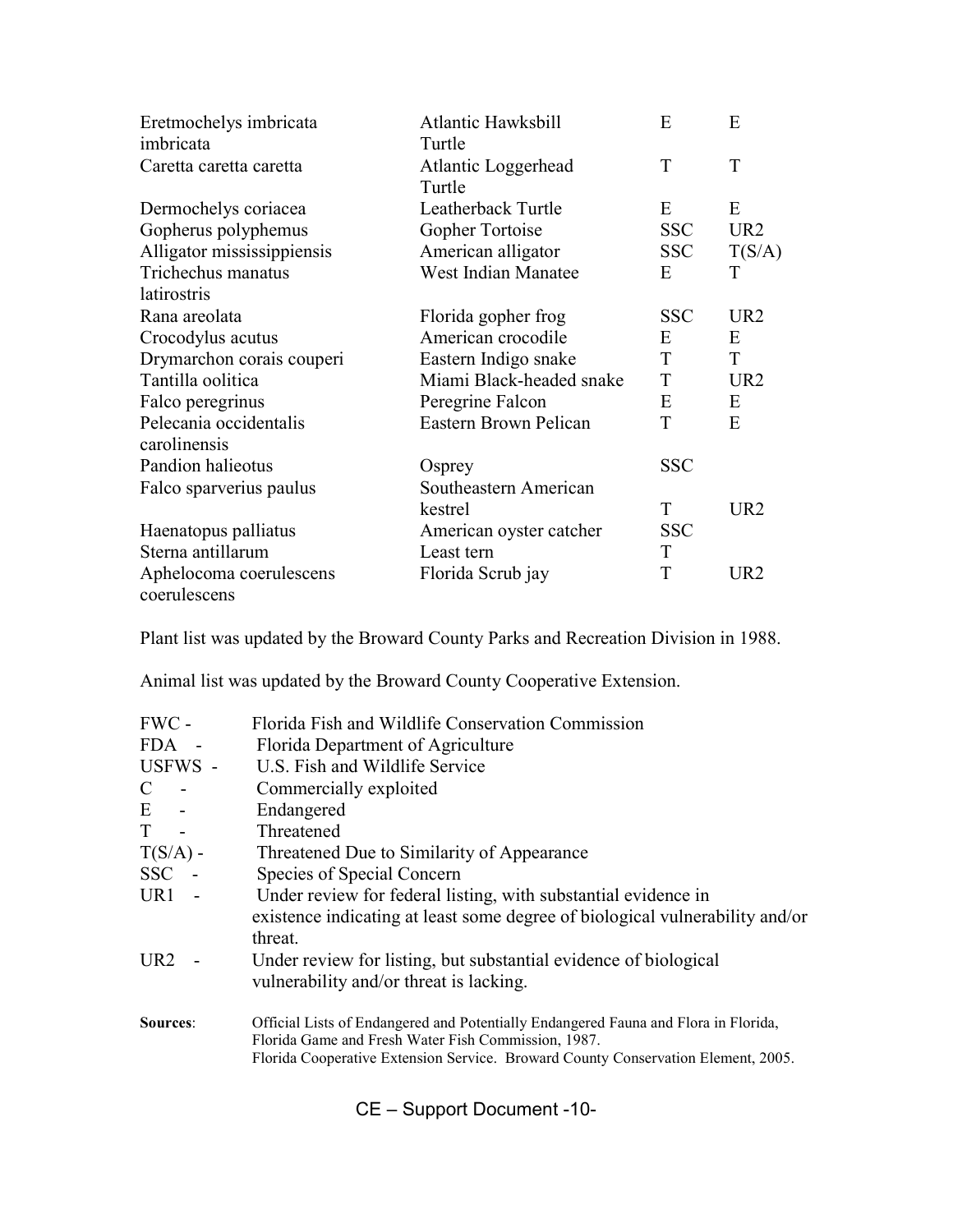The vast diversity of plant habitats found in South Florida provide either temporary or permanent homes for over 250 species of birds. More than 200 species of birds have been sighted in the Broward County Regional Parks. Hardwood hammocks, cypress wetlands and pine flatwoods are among the habitats preserved in the parks for human recreation and wildlife habitat.

Following is a list of birds which have been sighted in Broward County regional parks. The specific parks in which sightings have taken place are noted.

Park abbreviations are as follows:

- M Markham
- E Easterlin
- T Tradewinds
- S Secret Woods
- TT Tree Tops
- F Fern Forest
- W West Lake
- Q Quiet Waters
- D Deerfield Island
- H Heritage

The abundance notations are in accordance with "Checklist of Southern Florida Birds" compiled by Dr. Ira Joel Abramson and Dr. Oscar T. Owre for the Tropical Audubon Society. The abundance symbols are:

C - common; often seen or heard in appropriate habitat.

U - uncommon; usually present, but not always heard or seen.

R - rare; present in appropriate habitats only small numbers, and seldom seen or heard.

r - resident; present all year, although abundance may vary seasonally.

- s summer visitor (includes spring and fall).
- w winter visitor (includes spring and fall).
- m migrant; present ordinarily only in migration.
- o occasional or casual visitor.

Source: Interpretive Section of the Broward County Parks and Recreation Division.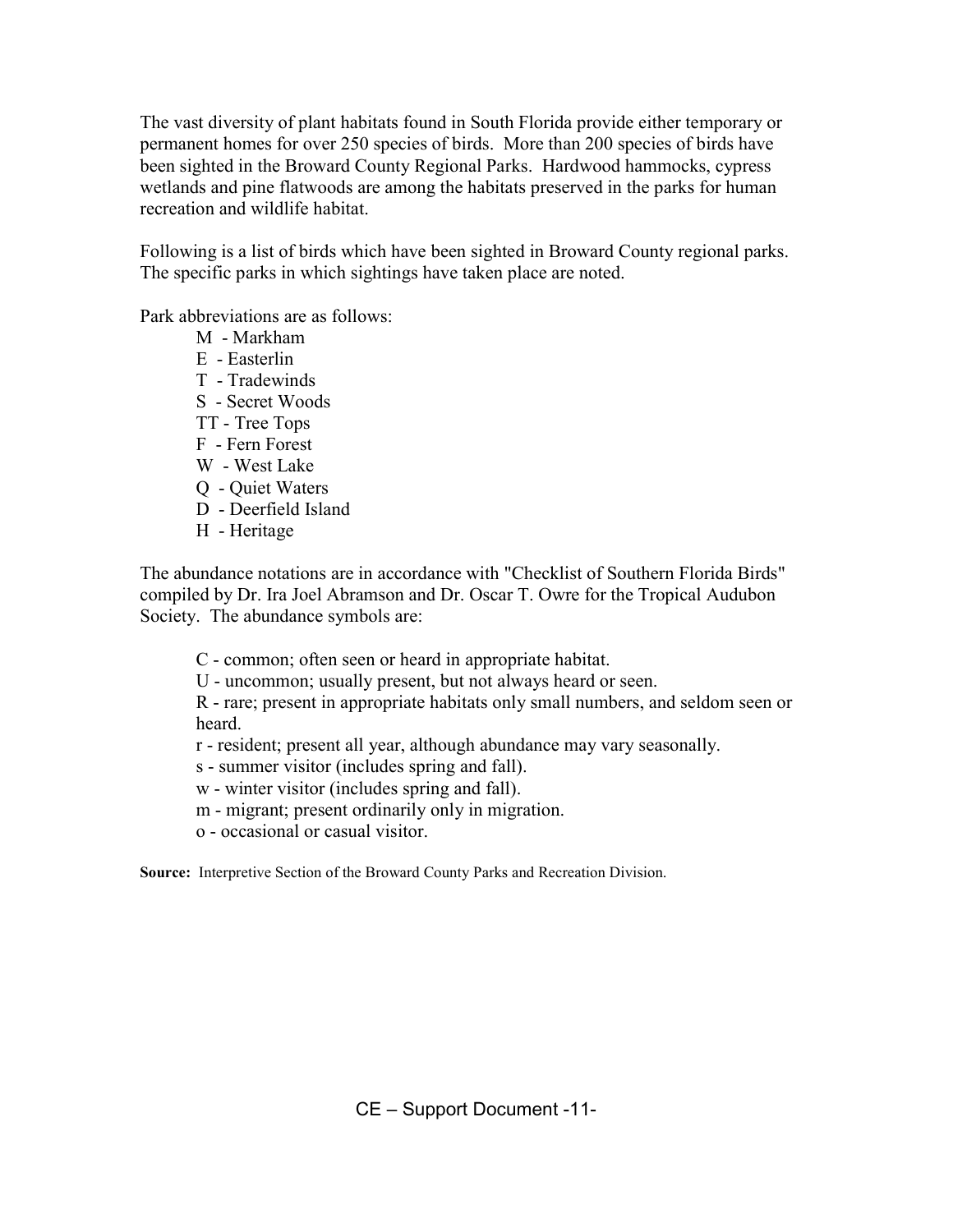| <b>Bird</b>                       | Abd.             | <b>Parks</b>               |
|-----------------------------------|------------------|----------------------------|
| Common Loon                       | Uw               | W, H                       |
| Pied-billed Grebe                 | Cw               | M, E, T, TT, W, Q, H       |
| <b>Brown Pelican</b>              | Cr               | W, D                       |
| Double-crested Cormorant          | Cr               | M,T,W,Q,D,H                |
| American Anhinga                  | Cr               | M, E, T, S, TT, W, Q, H    |
| Magnificent Frigatebird           | Cr               | W                          |
| Great Blue Heron (Great White) Cr |                  | W, H                       |
| <b>Great Blue Heron</b>           | Cr               | M, E, T, S, TT, W, Q, D, H |
| Green-backed Heron                | Cr               | M, E, T, S, TT, F, W, Q, H |
| Little Blue Heron                 | Cr               | M, E, T, S, TT, W, Q, D, H |
| <b>Cattle Egret</b>               | Cr               | M, E, T, S, TT, F, W, Q, H |
| Reddish Egret                     | Ur               | W                          |
| <b>Great Egret</b>                | Cr               | M, E, T, TT, F, W, Q, D, H |
| <b>Snowy Egret</b>                | Cr               | M, E, S, TT, W, H          |
| Tri-color Heron                   | Cr               | M, E, T, S, TT, W, Q, D, H |
| <b>Black-crowned Night Heron</b>  | Ur               | M,W,H                      |
| Yellow-crowned Night Heron Cr     |                  | E, S, W, D, H              |
| Least Bittern                     | Ur               | M,H                        |
| American Bittern                  | Ur               | M,H                        |
| <b>Wood Stork</b>                 | Cr               | M,T,TT,W                   |
| Glossy Ibis                       | Cr               | M,H                        |
| White Ibis                        | Cr               | M,T,W,D,H                  |
| Scarlet Ibis                      | Rr               | W                          |
| Roseate Spoonbill                 | Cr               | W                          |
| <b>Fulvous Whistling Duck</b>     | Cr               | W                          |
| <b>Mottled Duck</b>               | Cr               | M,H                        |
| <b>Blue-winged Teal</b>           | $C_{W}$          | M,E,W                      |
| American Wigeon                   | $C_{W}$          | M                          |
| Northern Shoveler                 | $\mathrm{Cw}$    | M                          |
| Ring-necked Duck                  | $\mathrm{C}_{W}$ | M, E, W, Q                 |
| Lesser Scaup                      | $C_{W}$          | M,W,H                      |
| Ruddy Duck                        | Uw               | M                          |
| <b>Red-breasted Merganser</b>     | $\mathrm{Cw}$    | S,W                        |
| <b>Turkey Vulture</b>             | Cr               | All                        |
| <b>Black Vulture</b>              | Cr               | M, S, TT, F, H             |
| Snail Kite                        | Rr               | M                          |
| Sharp-shinned Hawk                | Uw               | All                        |
| Cooper's Hawk                     | Uw               | M,H                        |
| Red-tailed Hawk                   | Ur               | M, E, T, S, TT, F, W, H    |
| Red-shouldered Hawk               | Cr               | M, E, T, S, TT, F, W, Q, H |
| Broad-winged Hawk                 | Cm               | M,E,S,TT,W,Q,H             |
| <b>Bald Eagle</b>                 | Ur               | T                          |
| Northern Harrier                  | $\mathrm{Cw}$    | M,T,H                      |
| Osprey                            | Cr               | E, S, F, W, Q, D, H        |

CE – Support Document -12-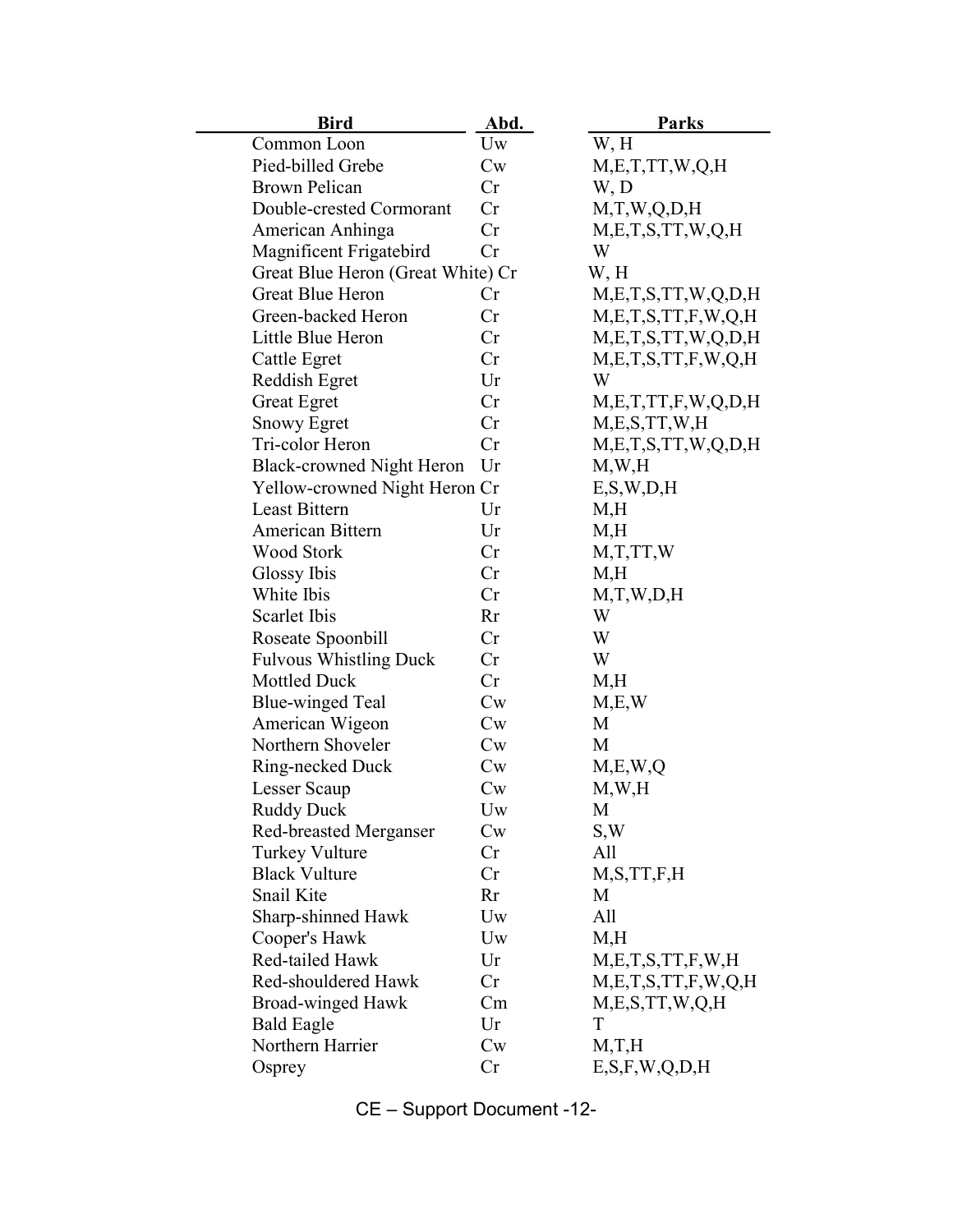| Peregrine Falcon            | Uw               | E, W                        |
|-----------------------------|------------------|-----------------------------|
| Merlin                      | Uw               | M, E, S, TT, W, Q, H        |
| <b>American Kestrel</b>     | $\mathrm{C}_{W}$ | All                         |
| Common Bobwhite             | Cr               | M, T, S, TT, F, H           |
| Sandhill Crane              | Ur               | H and Chapel Trail Preserve |
| Limpkin                     | Cr               | M,H                         |
| King Rail                   | Cr               | M                           |
| Clapper Rail                | Ur               | W                           |
| Sora                        | Cw               | M                           |
| Purple Gallinule            | Cr               | M                           |
| Common Moorhen              | Cr               | M, E, T, S, TT, F, W, Q, H  |
| American Coot               | Cw               | M,E,T,F,W,Q,H               |
| American Oystercatcher      | Rw               | W                           |
| Semipalmated Plover         | $C_{W}$          | W                           |
| Piping Plover               | Uw               | W                           |
| Wilson's Plover             | Ur               | W                           |
| Killdeer                    | Ur               | M,E,T,S,F,W,H               |
| <b>Black-bellied Plover</b> | $C_{W}$          | W                           |
| Common Snipe                | $C_{W}$          | M,H                         |
| Whimbrel                    | Rm               | W                           |
| Spotted Sandpiper           | Cw               | M, E, T, S, W, Q, D, H      |
| Solitary Sandpiper          | Um               | M,E,W                       |
| Willet                      | Cr               | W                           |
| <b>Ruddy Turnstone</b>      | Cw               | W                           |
| <b>Greater Yellowlegs</b>   | $C_{W}$          | E, W, H                     |
| Lesser Yellowlegs           | Cw               | E, W, H                     |
| Red Knot                    | Uw               | W                           |
| Pectoral Sandpiper          | Um               | M,H                         |
| White-rumped Sandpiper      | Um               | W                           |
| Least Sandpiper             | $\mathrm{C}_{W}$ | M.E.W                       |
| Dunlin                      | $C_{W}$          | W                           |
| Short-billed Dowitcher      | Cw               | W                           |
| Stilt Sandpiper             | Um               | W                           |
| Semipalmated Sandpiper      | $\mathrm{Cw}$    | W                           |
| Western Sandpiper           | Cw               | W                           |
| Sanderling                  | Cw               | W                           |
| <b>Black-necked Stilt</b>   | Cs               | M, E, T, W, H               |
| Greater Black-backed Gull   | Uw               | W                           |
| Herring Gull                | Dw               | W,D,H                       |
| Ring-billed Gull            | $\mathrm{Cw}$    | E, S, W, D, H               |
| Laughing Gull               | Cr               | E, S, W, D, H               |
| Bonaparte's Gull            | Uw               | W                           |
| Gull-billed Tern            | Ur               | M,W                         |
| Forster's Tern              | $C_{W}$          | M,E,W                       |
| Common Tern                 | Uw               | W                           |

CE – Support Document -13-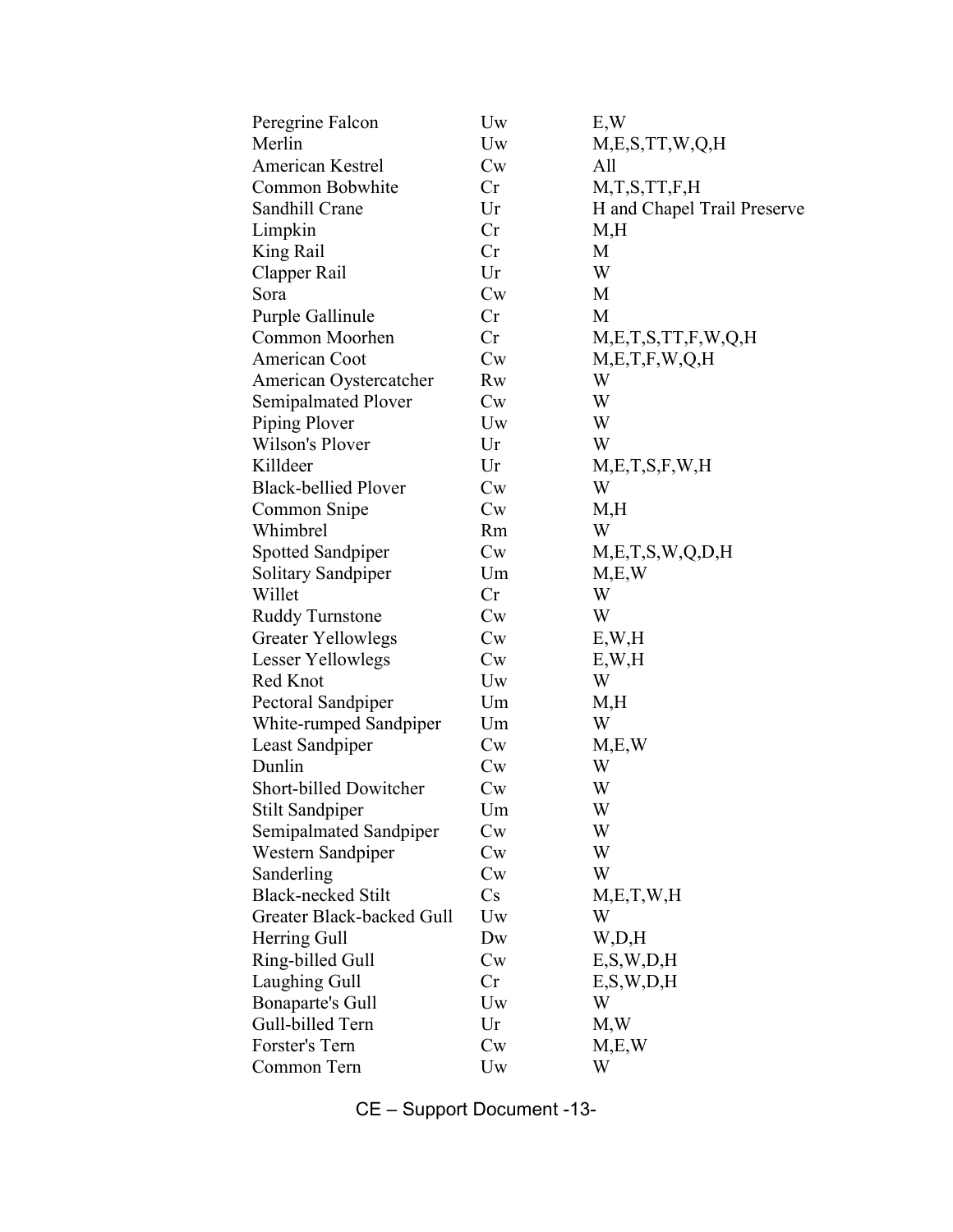| Little Tern                  | $\mathbf{C}\mathbf{s}$ | E, F, W, D, H              |
|------------------------------|------------------------|----------------------------|
| Royal Tern                   | Cr                     | S, F, W, D                 |
| Sandwich Tern                | Cr                     | W                          |
| Caspian Tern                 | Uw                     | M,W,H                      |
| <b>Black Tern</b>            | Cm                     | M,W,H                      |
| <b>Black Skimmer</b>         | Cr                     | E, W, Q, H                 |
| <b>Rock Dove</b>             | Cr                     | M,E,T,S,TT,F,Q,H           |
| White-winged Dove            | <b>Rr</b>              | TT,H                       |
| <b>Mourning Dove</b>         | Cr                     | All                        |
| <b>Ground Dove</b>           | Cr                     | M, E, W, H                 |
| Canary-winged Parakeet       | Cr                     | S,H                        |
| Red-fronted Amazon           | Rr                     | E                          |
| Yellow-billed Cuckoo         | Cs                     | All                        |
| <b>Black-billed Cuckoo</b>   | Um                     | E                          |
| Smooth-billed Ani            | Cr                     | M, E, T, S, TT, F, W, Q, H |
| Barn Owl                     | $C_{W}$                | M, TT, F, H                |
| Common Screech Owl           | Cr                     | M,E,T,S,TT,F,H             |
| Great Horned Owl             | Ur                     | T, F, Q, D                 |
| <b>Burrowing Owl</b>         | Ur                     | M,H                        |
| Chuck-will's-widow           | Cr                     | M, E, T, S, TT, F, H       |
| Whip-poor-will               | $C_{W}$                | E                          |
| Common Nighthawk             | Cs                     | All                        |
| Chimney Swift                | <b>Rm</b>              | E,H                        |
| Ruby-throated Hummingbird Uw |                        | E, T, S, TT, F, H          |
| <b>Belted Kingfisher</b>     | Cw                     | All                        |
| Common Flicker               | Cr                     | M, E, T, S, TT, F, W, Q, H |
| Pileated Woodpecker          | Ur                     | E, T, S, TT, F, W, D, H    |
| Red-bellied Woodpecker       | Cr                     | All                        |
| Yellow-bellied Sapsucker     | $C_{W}$                | All                        |
| Downy Woodpecker             | Ur                     | M, E, T, S, TT, F, W, H    |
| Eastern Kingbird             | Cm                     | M, E, T, S, W, H           |
| Gray Kingbird                | $\mathbf{C}\mathbf{s}$ | S,W                        |
| Western Kingbird             | Uw                     | E                          |
| <b>Eastern Phoebe</b>        | $C_{W}$                | M,E,H                      |
| Great Crested Flycatcher     | Cr                     | E, S, D, H                 |
| <b>Eastern Pewee</b>         | Um                     | M, E, T, S, TT, F, H       |
| <b>Tree Swallow</b>          | Cw                     | All                        |
| <b>Bank Swallow</b>          | Um                     | M                          |
| Rough-winged Swallow         | Cw                     | All                        |
| <b>Barn Swallow</b>          | Cm                     | All                        |
| <b>Cliff Swallow</b>         | Um                     | M                          |
| Purple Martin                | Cm                     | M, E, T, S, TT, F, Q, H    |
| Blue Jay                     | Cr                     | M, E, T, S, TT, F, D, H    |
| Fish Crow                    | Cr                     | All                        |
| House Wren                   | Cw                     | M, E, T, S, TT, F, W, Q, H |
|                              |                        |                            |

CE – Support Document -14-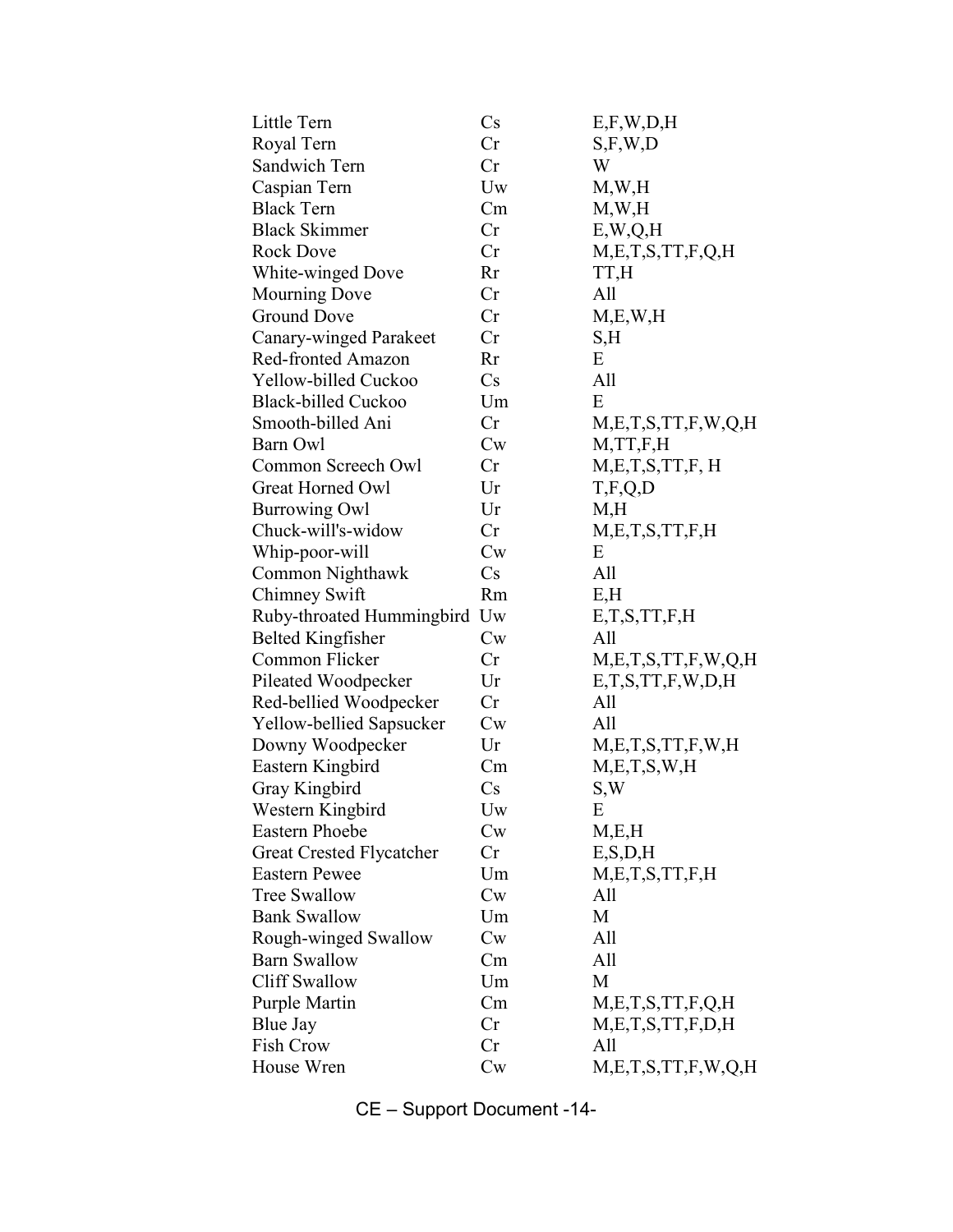| Carolina Wren                   | Cr            | M, E, T, S, TT, F, H       |
|---------------------------------|---------------|----------------------------|
| Northern Mockingbird            | Cr            | All                        |
| Gray Catbird                    | $\mathrm{Cw}$ | All                        |
| <b>Brown Thrasher</b>           | Ur            | M, E, T, S, TT, F, W, H    |
| American Robin                  | Cw            | M, E, T, S, TT, F, W, Q, H |
| Wood Thrush                     | <b>Rm</b>     | E                          |
| Hermit Thrush                   | Uw            | M,E,F                      |
| <b>Swainson's Thrush</b>        | Um            | E, S, F                    |
| Gray-cheeked Thrush             | Rm            | E, T, S, TT                |
| Veery                           | Um            | M,E,T,S,TT,F               |
| <b>Blue-gray Gnatcatcher</b>    | Cw            | All                        |
| Ruby-crowned Kinglet            | Uw            | M,E,T,S,TT,F               |
| Cedar Waxwing                   | $\mathrm{Cw}$ | All                        |
| Loggerhead Shrike               | Cr            | M,T,H                      |
| European Starling               | Cr            | E, T, S, TT, F, H          |
| White-eyed Vireo                | Cr            | M, E, T, S, TT, F, W, Q, H |
| Yellow-throated Vireo           | Cm            | M, E, T, S, TT, F          |
| Solitary Vireo                  | Cm            | M, E, T, S, TT, F, H       |
| Black-whiskered vireo           | Cs            | E, TT, W, H                |
| Red-eyed Vireo                  | Um            | M, E, T, S, TT, F, W, H    |
| Black-and-White Warbler         | Cw            | All                        |
| Prothonotary Warbler            | Um            | M,E,S                      |
| Swainson's Warbler              | Rm            | E                          |
| Worm-eating Warbler             | Um            | M, E, T, S, TT, F, W, H    |
| Tennessee Warbler               | <b>Rm</b>     | E, S, H                    |
| Orange-crowned Warbler          | Uw            | M, E, T, S, TT, F, H       |
| Nashville Warbler               | Rm            | E                          |
| Northern Parula Warbler         | Cw            | All                        |
| Yellow Warbler                  | Ur            | E, F, W, H                 |
| Magnolia Warbler                | Um            | E, H                       |
| Cape May Warbler                | Cm            | All                        |
| Black-throated Blue Warbler Cm  |               | All                        |
| Yellow-rumped Warbler           | Cw            | All                        |
| Black-throated Green Warbler Um |               | E, S, TT                   |
| Blackburnian Warbler            | Rm            | E, S, H                    |
| Yellow-throated Warbler         | Ur            | E, S, H                    |
| Chestnut-sided Warbler          | Um            | E, S                       |
| Bay-breasted Warbler            | Um            | E                          |
| <b>Blackpoll Warbler</b>        | Cm            | All                        |
| Pine Warbler                    | Ur            | M                          |
| Prairie Warbler                 | Cw            | All                        |
| Palm Warbler                    | Cw            | All                        |
| Ovenbird                        | $\mathrm{Cw}$ | All                        |
| Northern Waterthrush            | Uw            | All                        |
| Louisiana Waterthrush           | <b>Rw</b>     | E                          |
|                                 |               |                            |

CE – Support Document -15-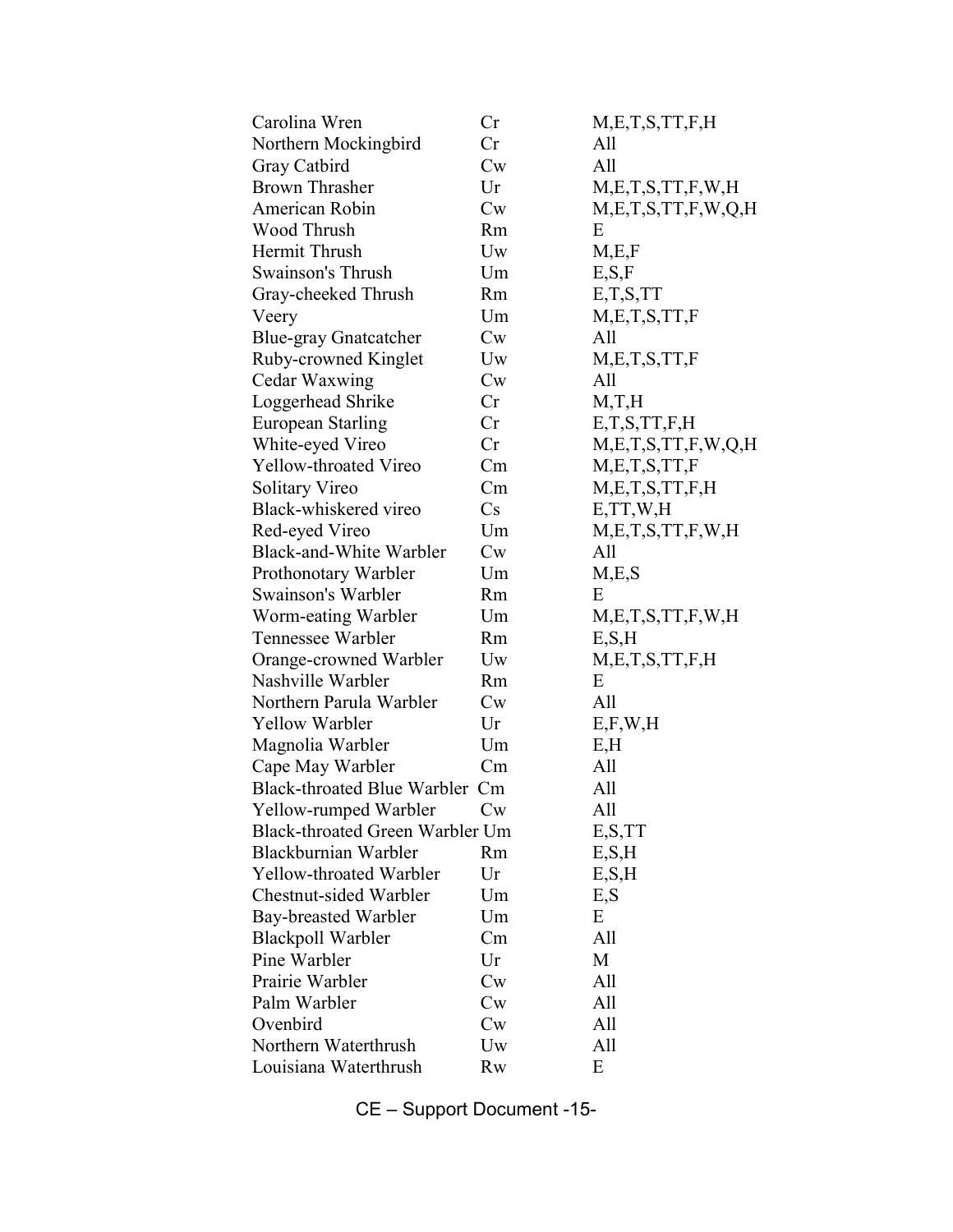| Kentucky Warbler             | Um        | E                 |
|------------------------------|-----------|-------------------|
| <b>Connecticut Warbler</b>   | <b>Rm</b> | M, E, H           |
| Common Yellowthroat          | Cr        | All               |
| Yellow-breasted Chat         | Uw        | E, S              |
| Hooded Warbler               | Uw        | E,H               |
| Wilson's Warbler             | Um        | E                 |
| Canada Warbler               | Um        | E                 |
| <b>American Redstart</b>     | Cm        | All               |
| House Sparrow                | Cr        | All               |
| <b>Bobolink</b>              | Cm        | M, E, H           |
| Eastern Meadowlark           | Cr        | M, TT, H          |
| Red-winged Blackbird         | Cr        | All               |
| <b>Spotted Oriole</b>        | Cr        | E,T,S,H           |
| Northern Oriole              | Cw        | E, S, H           |
| <b>Boat-tailed Grackle</b>   | Cr        | M,E,T,S,T,D,H     |
| Common Grackle               | Cr        | All               |
| Brown-headed Cowbird         | Uw        | M,H               |
| <b>Stripe-headed Tanager</b> | Ro        | E                 |
| Western Tanager              | Rm        | E                 |
| <b>Scarlet Tanager</b>       | Um        | E,S               |
| <b>Summer Tanager</b>        | Ur        | E, S, H           |
| Northern Cardinal            | Cr        | All               |
| Rose-breasted Grosbeak       | Cm        | E, S, H           |
| <b>Blue Grosbeak</b>         | Um        | E                 |
| Indigo Bunting               | Cw        | E, T, S, TT, F, H |
| <b>Painted Bunting</b>       | $C_{W}$   | E, T, S, TT, F, H |
| American Goldfinch           | $C_{W}$   | All               |
| Rufous-sided Towhee          | Ur        | M, E, T, H        |
| Savannah Sparrow             | $C_{W}$   | M, E, F, H        |
| Grasshopper Sparrow          | Ur        | M, F, H           |
| Chipping Sparrow             | <b>Rw</b> | M                 |
| <b>Swamp Sparrow</b>         | Cr        | M                 |
|                              |           |                   |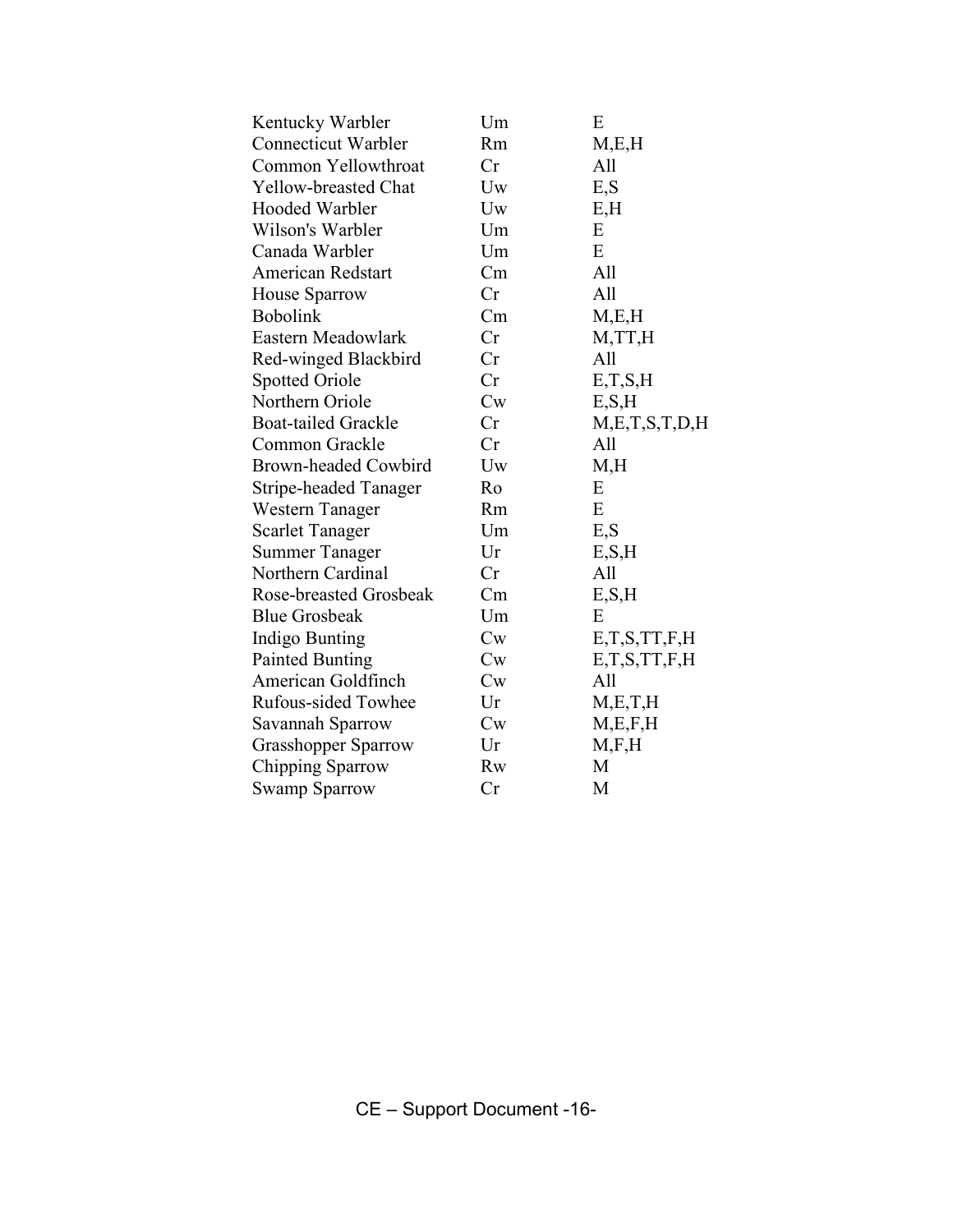# C. Wetland Communities

 Prior to the drainage of the Everglades, almost the entire City of Pembroke Pines was a sawgrass type community; however, with the construction of the major drainage canals in the early 1900's and the diking of the Everglades, the area has drained over the last 50 years and the occurrence of wetlands is limited. Isolated wetlands still occur and these are regulated primarily by the SFWMD, Florida Department of Environmental Protection and United States Army Corps of Engineers. Whenever a unique wetland site is discovered, every effort is made to preserve the site or to provide adequate mitigation to offset any negative impacts to these wetland plant communities. The City has completed construction of amenities associated with Florida's first wetlands bank known as the Chapel Trail Conservation District, located on the south side of Sheridan Street, between SW 196<sup>th</sup> and 208<sup>th</sup> Avenues, just east of US 27. The amenities include a boardwalk, picnic areas, and canoe riding facilities. FLU Policies 2.7, 2.9, 3.3, and 11.4, and ROS Policies 1.4, 2.3, and 3.4, were adopted pursuant to the recommendation of the 1995 EAR to promote and protect the Chapel Trail Preserve as a tourist attraction and valuable environmental resource. FLU Policy 3.4 has been updated to provide for the continued updates to the water bodies map upon updates to the County's map series. ROS Policy 1.5 states that the City shall provide new or enhanced public access to water bodies, as appropriate in accordance with Resolution No. 3127.

CE Policies 4.3, 4.4, and 4.7 reflect the City's coordinating role in the protection of wetland communities. CE Policy 4.18 was adopted to direct incompatible land uses away from wetlands in accordance with CE Table III below and the Broward County Code of Ordinances, Chapter 27, Article XI, Aquatic and Wetland Resource Protection.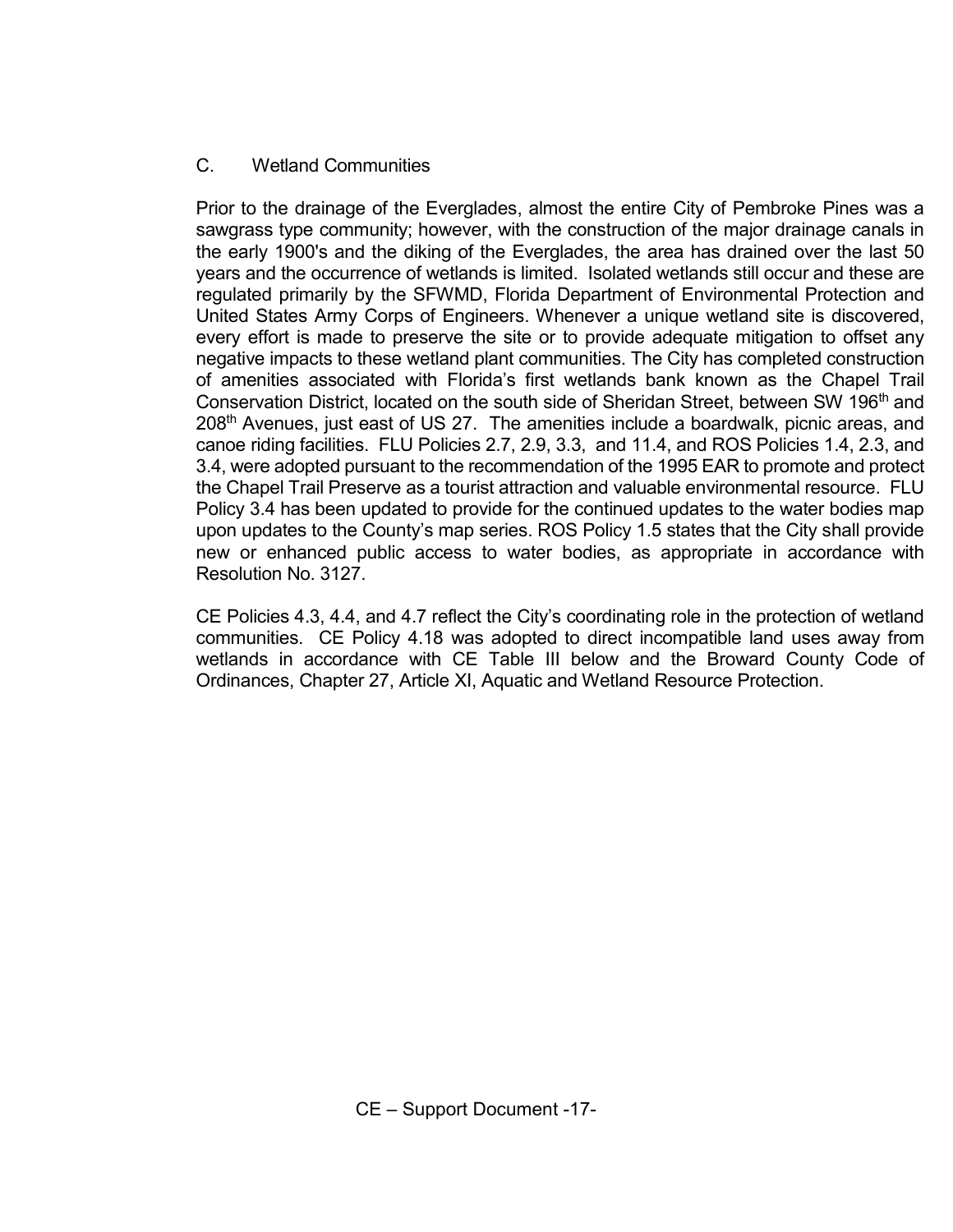#### TABLE CE-II Compatibility of Land Uses Relative to the Wetland Benefit Index

| <b>Wetland Benefit Index</b>                                                              | <b>Land Use Compatibility</b>                                                                                                                 |
|-------------------------------------------------------------------------------------------|-----------------------------------------------------------------------------------------------------------------------------------------------|
| 1. Wetlands with a Wetland Benefit<br>Index (WBI) value greater than<br>Or equal to 0.80. | 1. There is a rebuttable<br>presumption that all land<br>uses except for conservation<br>Uses are incompatible                                |
| 2. Wetlands with a WBI value less than<br>0.8.                                            | 2. All land uses are compatible,<br>provided that the wetland impact<br>compensation requirements of<br>Chapter 27, Article XI, is satisfied. |

Source: Broward County Code of Ordinances, Chapter 27, Article XI, Aquatic and Wetland Resource Protection.

### D. Air Quality

 Due to the prevailing breezes occurring in southeastern Florida, the air quality is generally good for the Pembroke Pines area. The major impact to the community would be ozone emission from automobiles, as very little heavy industrial activities are presently occurring within the community. While the Comprehensive Plan provides for expansion of industrial opportunities for the community, these are anticipated to be of the light industrial/office park type developments which will have minimal impacts on the air quality. Additionally, the Broward County Environmental Protection Department is responsible for insuring to the United States Environmental Protection Agency (E.P.A.) that air quality standards are maintained. Broward County was redesignated to "attainment" on April 25<sup>th</sup> 1996, by the E.P.A. The air quality in the county is good 90 percent of the time and has not exceeded the EPA NAAQS (National Ambient Air Quality Standards) for over ten years. The County notes in their Conservation Element that meeting future air quality standards may present a challenge unless significant changes are made to the coordination of land development and transportation planning for air quality. The promotion of alternative modes of transportation and transit oriented development can play a part in meeting future air quality standards.

CE Objective I recognizes Broward County's primary role in the protection of air quality countywide. CE Policy 1.3 reflects the City's coordinating function in the facilitation of alternative modes of transportation facilities to improve air quality in accordance with the Transportation Element, recommendations of the 1995 EAR, and as required by Chapter 163, FS, and Rule 9J-5, FAC. FLU Objective XIV and supporting Policies 14.1 and 14.2 were adopted pursuant to the Broward County Planning Council's recommendations and further the City's efforts in the improvement of air quality.

CE – Support Document -18-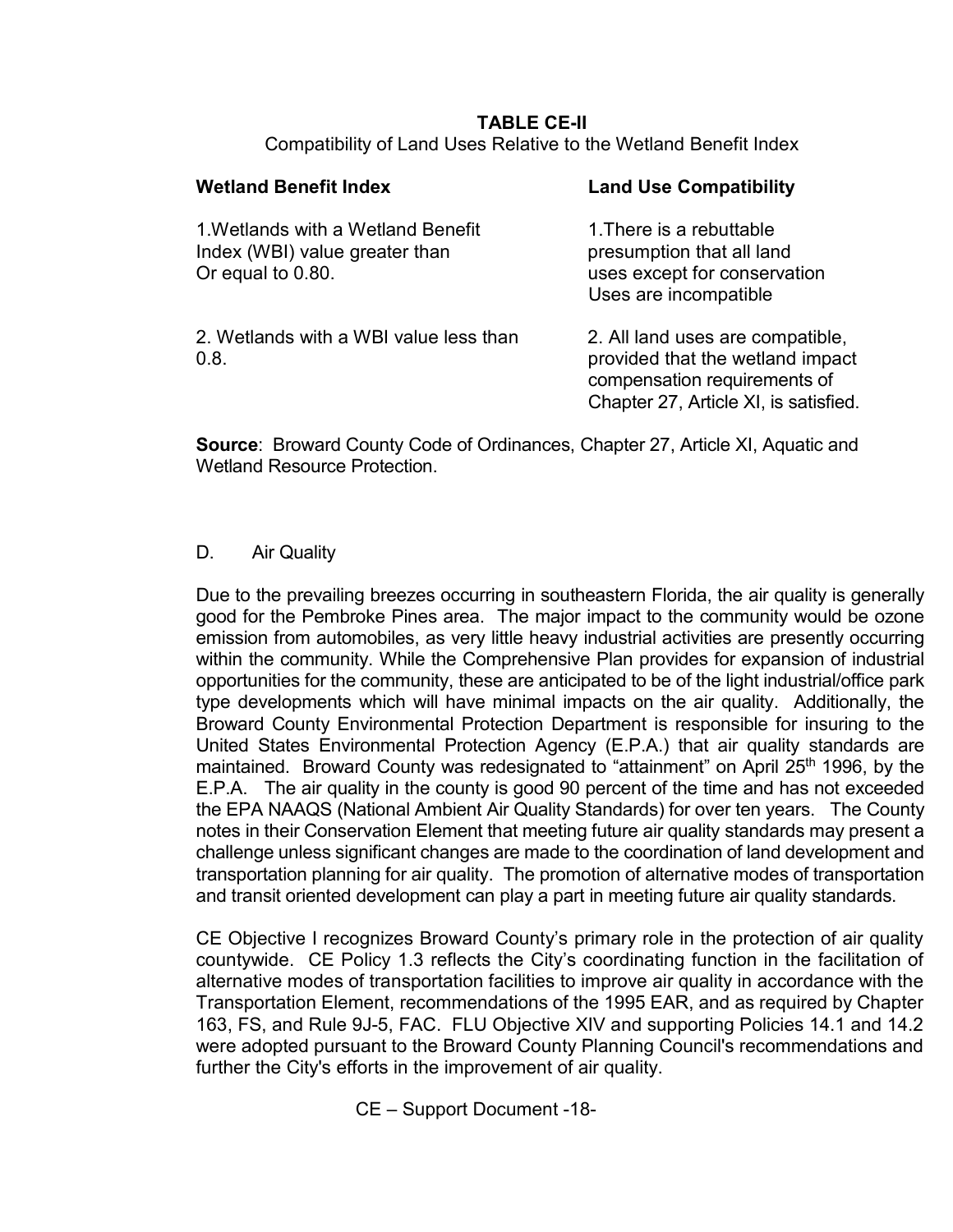# E. Lakes, Soils & Minerals

 All of the lakes occurring within the City are man-made and have been developed for providing fill for development or for providing commercially valuable minerals. The western reaches of Pembroke Pines had been known for many years for their valuable sand and rock materials which were utilized for road building and development activities throughout Broward County. Since the city is primarily built-out, mining activities and rock pits no longer exist.

At the present time, the City of Pembroke Pines is not experiencing any soil erosion problems. The office of the United States Soil Conservation Service is located in the Town of Davie, Florida, which is approximately five (5) miles from City Hall. Whenever soil erosion problems occur, or a situation arises which may indicate that soil erosion could potentially occur, the Soil Conservation Service office is contacted to provide proper planning to minimize any negative impact. The City, in its review of site plans, particularly for new lake excavations, insures that all sites are properly sloped and vegetated as soon as possible after construction. This applies to the slopes of all lakes in both residential and non-residential developments. FLU Policies 3.5 and 3.6 were adopted pursuant to the recommendations of the Broward County Planning Council and further the City's efforts in the protection and construction of surface waters.

F. Fisheries, Wildlife, Marine Habitat and Vegetative Communities

Immediately to the west of the city is the Everglades/Conservation Area which is abundant with wildlife, fisheries, and vegetative communities unique to south Florida. The City of Pembroke Pines supports all programs occurring within this preserve. Additionally, the City hopes to foster the development of unique wildlife, marine and vegetative habitats within the 450 - acre conservation area which has been dedicated by the Chapel Trail Development (See CE Policy 4.5). CE Policies 4.11, 4.12, and 4.14 were part of the Academic Village Amendment (DCA Reference No. 99-1) which was adopted by the City Commission on August 18, 1999, by Ordinance No. 1309, to further protect the City's vegetative communities and wildlife habitats. FLU Policy 11.3 was adopted pursuant to the Broward County Planning Council's recommendations and advances the City's efforts to protect those areas known to be reproduction, nesting and feeding areas for animals listed as endangered or threatened species of concern. CE Policies 4.19 through 4.22, and FLU Policies 11.11 and 11.12 enhance the city's efforts to protect its native vegetative communities.

G. Pollution Problems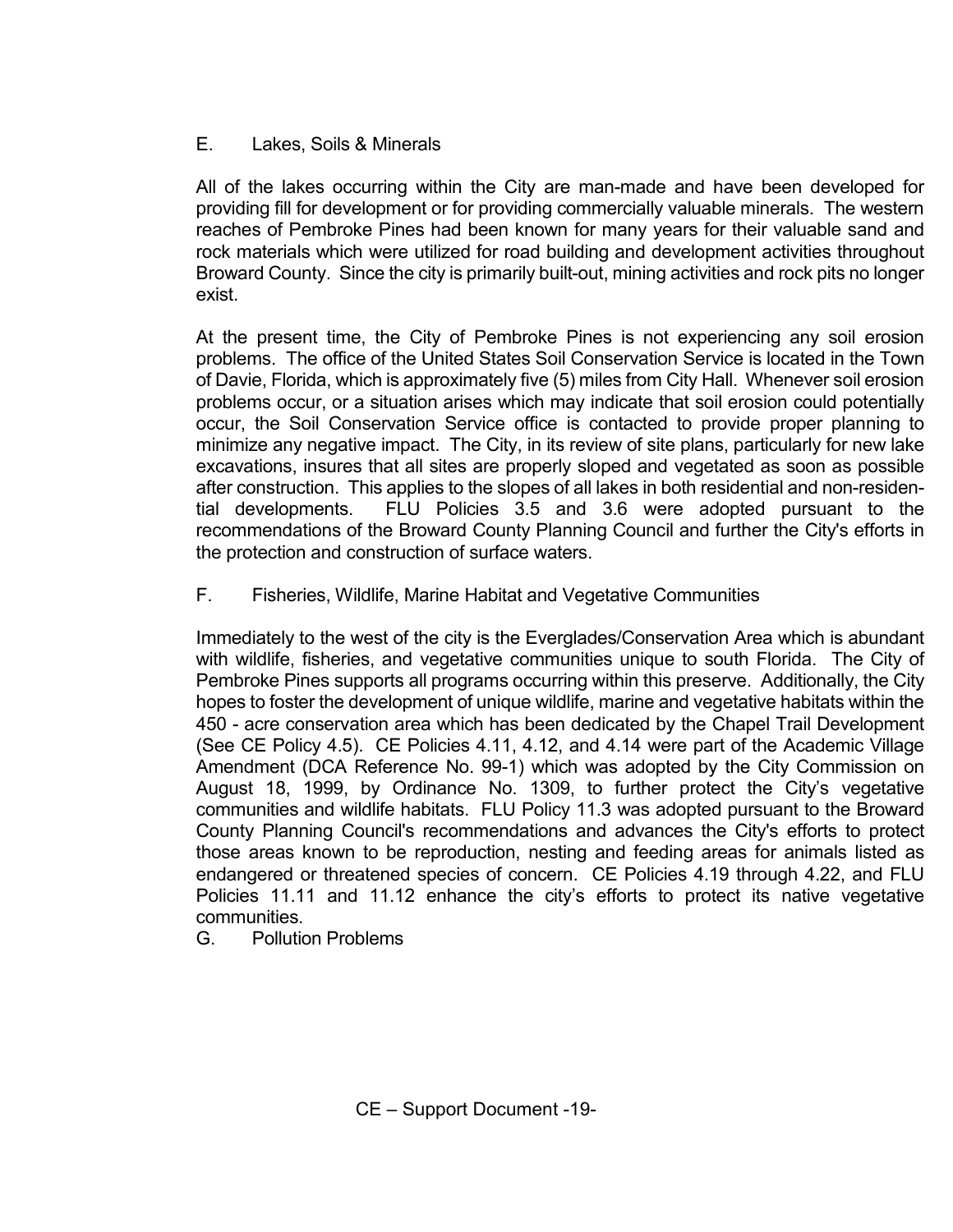There are no known pollution problems affecting existing natural resources in the City of Pembroke Pines. Hazardous wastes are controlled through the Broward County Environmental Protection Department, which implements the adopted hazardous materials and storage tank regulations. These regulations are applicable countywide and are also designed to help safeguard the overall water supply of the county. Urban storm runoff is regulated by the criteria of the South Florida Water Management District, Broward County Water Management Division, Broward County Environmental Protection Department, and the City of Pembroke Pines. CE Policy 2.7 was adopted as recommended by the 1995 EAR to further protect the City's natural resources from pollution. CE Policy 3.2 provides for the implementation of land development regulations which manage hazardous waste in order to protect natural resources.

#### H. Current and Projected Water Needs

 As noted in the Potable Water Element, there exists adequate capacity for the present/projected water needs through the year 2040. Projected water needs for the next ten years is being submitted with the Ten Year Water Supply Facility work plan.

 The City of Pembroke Pines continues to comply with and endorses all programs of the South Florida Water Management District pertaining to water conservation and protection (See CE Policies 2.2, 2.3, 2.4, and 2.5) which provide for the implementation of applicable land development regulations and the roles of Broward County and the State of Florida in the conservation of water resources. Additionally, the City continues to endorse and comply with the Broward County Wellfield Protection Ordinance (See CE Policy 2.1 and FLU Policy 10.1) which further protects water quality.

 The current and projected water needs and sources based upon residential, commercial, industrial and other uses can be found in Table 2-4 of the Ten Year Water Supply Facility Work Plan which updates and replaces IE-2 of the Infrastructure Element appendix section through the year 2030. The Ten Year Water Supply Plan is required to be adopted within 18 months of the adoption of the regional water supply plan. Policies CE 2.15, 2.16, FLU 10.5, and IE 7.7 and 10.6 address the Ten Year Water Supply Plan requirements.